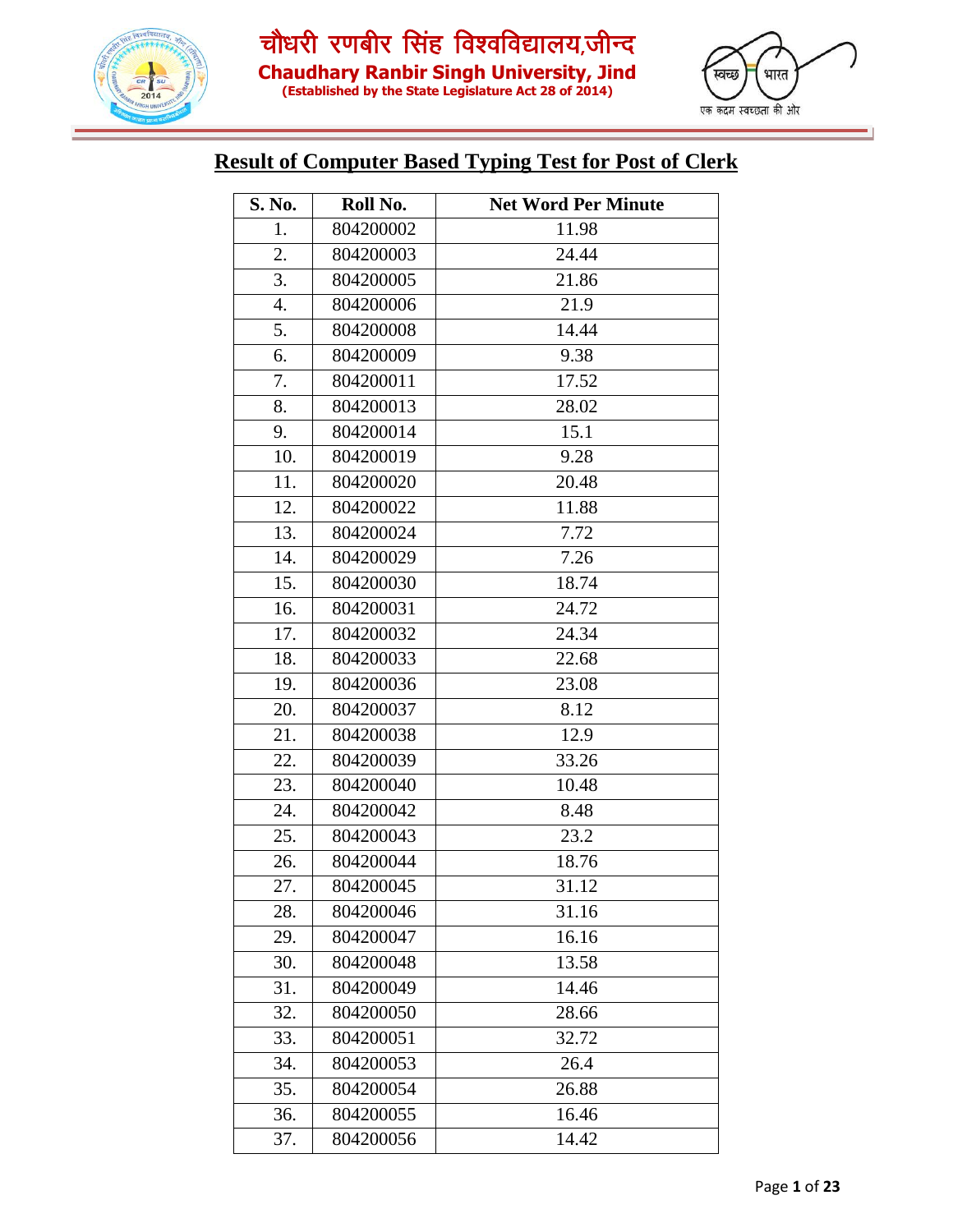



| <u> 1888 - 1898 - 1898 - 1899 - 1899 - 1899 - 1899 - 1899 - 1899 - 1899 - 1899 - 1899 - 1899 - 1899 - 1899 - 189</u> |  |
|----------------------------------------------------------------------------------------------------------------------|--|
| (Established by the State Legislature Act 28 of 2014)                                                                |  |

| S. No. | Roll No.  | <b>Net Word Per Minute</b> |
|--------|-----------|----------------------------|
| 38.    | 804200057 | 35.32                      |
| 39.    | 804200060 | 23.6                       |
| 40.    | 804200061 | 16.46                      |
| 41.    | 804200063 | 12.16                      |
| 42.    | 804200064 | 26.54                      |
| 43.    | 804200070 | 9.66                       |
| 44.    | 804200071 | 20.78                      |
| 45.    | 804200073 | 11.52                      |
| 46.    | 804200074 | 29.44                      |
| 47.    | 804200077 | 21.3                       |
| 48.    | 804200080 | 10.98                      |
| 49.    | 804200081 | 11.2                       |
| 50.    | 804200088 | 17.92                      |
| 51.    | 804200089 | 16.06                      |
| 52.    | 804200090 | 29.08                      |
| 53.    | 804200094 | 25                         |
| 54.    | 804200095 | 14.18                      |
| 55.    | 804200096 | 35.98                      |
| 56.    | 804200100 | 14.72                      |
| 57.    | 804200102 | 5.06                       |
| 58.    | 804200104 | 8.14                       |
| 59.    | 804200105 | 6.54                       |
| 60.    | 804200106 | 16.12                      |
| 61.    | 804200107 | 31.12                      |
| 62.    | 804200108 | 14.26                      |
| 63.    | 804200110 | 11.08                      |
| 64.    | 804200111 | 17.32                      |
| 65.    | 804200112 | 36.02                      |
| 66.    | 804200114 | 29                         |
| 67.    | 804200116 | 20.24                      |
| 68.    | 804200118 | 16.84                      |
| 69.    | 804200121 | 34.7                       |
| 70.    | 804200122 | 12.4                       |
| 71.    | 804200124 | 9.64                       |
| 72.    | 804200125 | 36.04                      |
| 73.    | 804200129 | 33.16                      |
| 74.    | 804200133 | 33.56                      |
| 75.    | 804200135 | 9.4                        |
| 76.    | 804200136 | 36.76                      |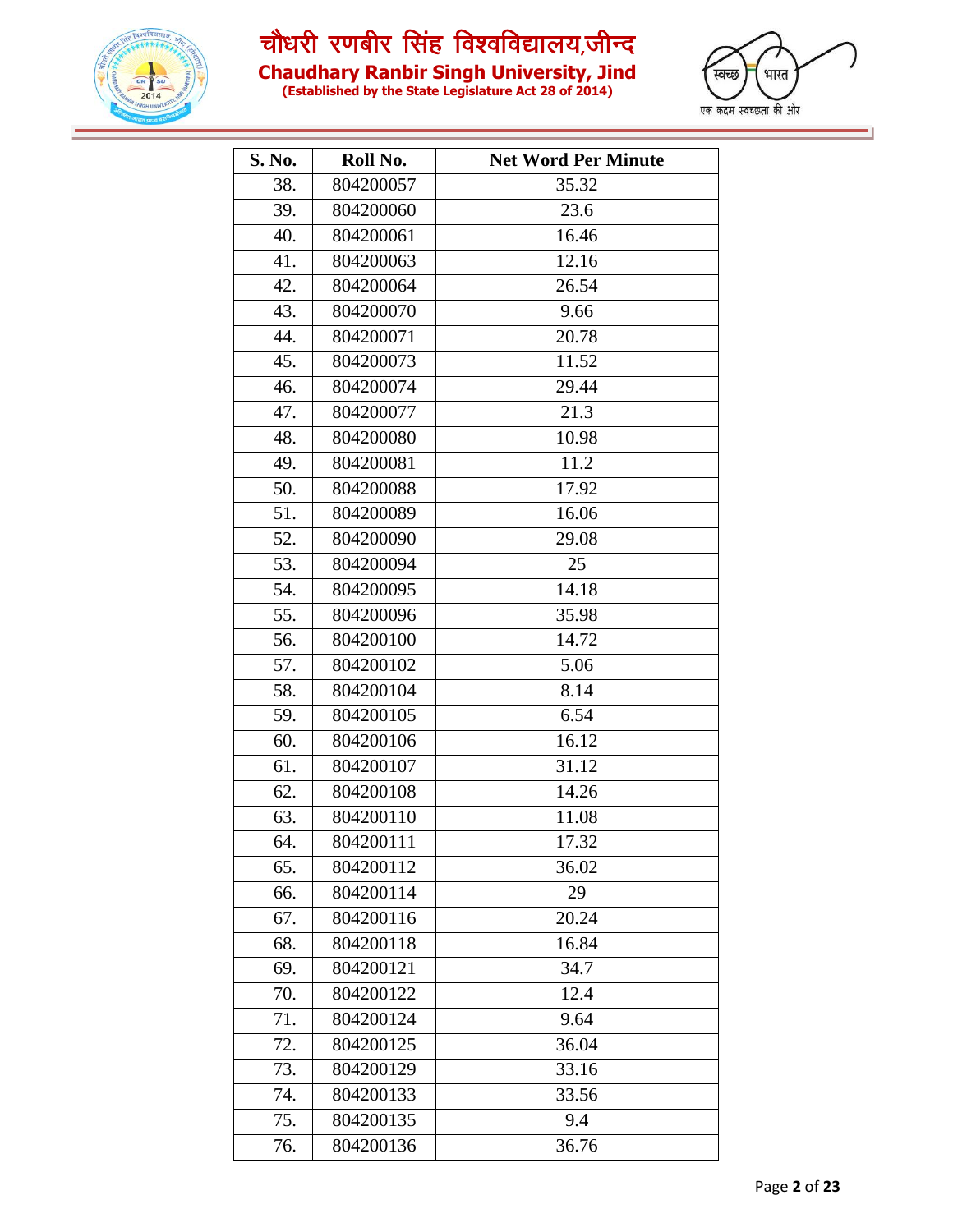

**Chaudhary Ranbir Singh University, Jind (Established by the State Legislature Act 28 of 2014)**



| S. No. | Roll No.  | <b>Net Word Per Minute</b> |
|--------|-----------|----------------------------|
| 77.    | 804200137 | 7.84                       |
| 78.    | 804200138 | 21.46                      |
| 79.    | 804200141 | 19.86                      |
| 80.    | 804200146 | 29.38                      |
| 81.    | 804200148 | 17.9                       |
| 82.    | 804200149 | 26.2                       |
| 83.    | 804200150 | 9.48                       |
| 84.    | 804200151 | 23.22                      |
| 85.    | 804200154 | 13.08                      |
| 86.    | 804200157 | 9.18                       |
| 87.    | 804200158 | 23.42                      |
| 88.    | 804200159 | 24.62                      |
| 89.    | 804200160 | 11.8                       |
| 90.    | 804200162 | 26.98                      |
| 91.    | 804200164 | 28.64                      |
| 92.    | 804200168 | 17.54                      |
| 93.    | 804200170 | 35.1                       |
| 94.    | 804200172 | 8                          |
| 95.    | 804200173 | 23.06                      |
| 96.    | 804200174 | 33.24                      |
| 97.    | 804200175 | 13.3                       |
| 98.    | 804200176 | 29.6                       |
| 99.    | 804200177 | 9.36                       |
| 100.   | 804200179 | 37.32                      |
| 101.   | 804200180 | 22.14                      |
| 102.   | 804200182 | 9.4                        |
| 103.   | 804200183 | 25.26                      |
| 104.   | 804200186 | 13.44                      |
| 105.   | 804200188 | 13.7                       |
| 106.   | 804200191 | 9.36                       |
| 107.   | 804200193 | 14.78                      |
| 108.   | 804200194 | 14.14                      |
| 109.   | 804200197 | 13.64                      |
| 110.   | 804200198 | 22.28                      |
| 111.   | 804200199 | 14.82                      |
| 112.   | 804200201 | 32.76                      |
| 113.   | 804200202 | 16.92                      |
| 114.   | 804200203 | 10.36                      |
| 115.   | 804200206 | 23.84                      |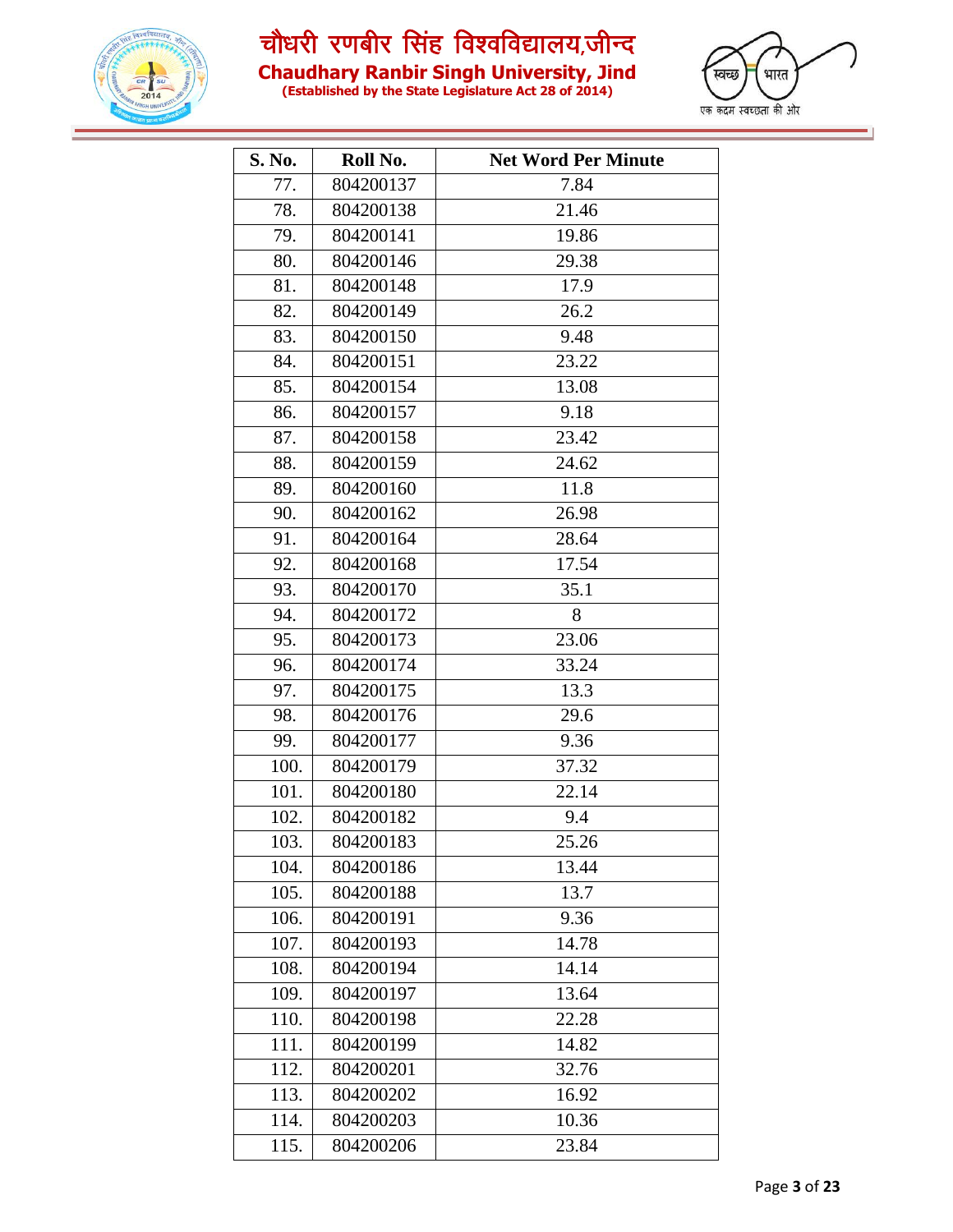



|  | (Established by the State Legislature Act 28 of 2014) |
|--|-------------------------------------------------------|

| S. No. | Roll No.  | <b>Net Word Per Minute</b> |
|--------|-----------|----------------------------|
| 116.   | 804200207 | 6.02                       |
| 117.   | 804200209 | 7.98                       |
| 118.   | 804200214 | 19.64                      |
| 119.   | 804200223 | 11.68                      |
| 120.   | 804200226 | 33.7                       |
| 121.   | 804200232 | 8.92                       |
| 122.   | 804200237 | 12.18                      |
| 123.   | 804200238 | 14.32                      |
| 124.   | 804200241 | 29.44                      |
| 125.   | 804200243 | 19.4                       |
| 126.   | 804200244 | 10.3                       |
| 127.   | 804200247 | 31.42                      |
| 128.   | 804200248 | 12.34                      |
| 129.   | 804200251 | 8.68                       |
| 130.   | 804200253 | 22.64                      |
| 131.   | 804200255 | 8.06                       |
| 132.   | 804200257 | 22.52                      |
| 133.   | 804200259 | 11.44                      |
| 134.   | 804200260 | 21.24                      |
| 135.   | 804200261 | 5.2                        |
| 136.   | 804200265 | 9.36                       |
| 137.   | 804200268 | 28.28                      |
| 138.   | 804200271 | 31.58                      |
| 139.   | 804200272 | 41.4                       |
| 140.   | 804200274 | 33.28                      |
| 141.   | 804200276 | 18.48                      |
| 142.   | 804200280 | 30.44                      |
| 143.   | 804200281 | 19.54                      |
| 144.   | 804200285 | 25.26                      |
| 145.   | 804200287 | 27.22                      |
| 146.   | 804200290 | 11.6                       |
| 147.   | 804200291 | 24.96                      |
| 148.   | 804200293 | 37.2                       |
| 149.   | 804200295 | 40.74                      |
| 150.   | 804200298 | 22.6                       |
| 151.   | 804200299 | 30.52                      |
| 152.   | 804200301 | 6.06                       |
| 153.   | 804200303 | 25.88                      |
| 154.   | 804200305 | 20.12                      |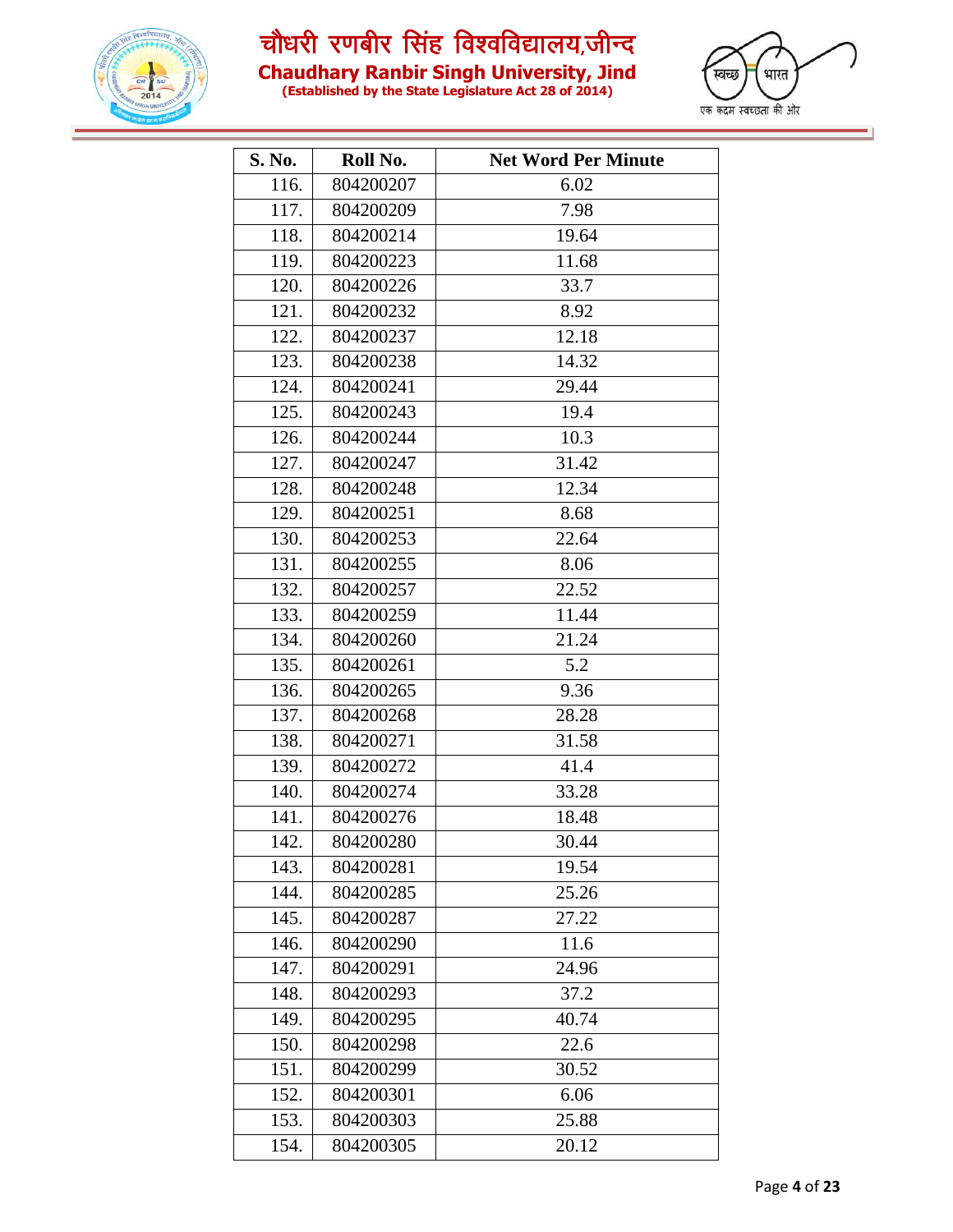



| (Established by the State Legislature Act 28 of 2014) |  |
|-------------------------------------------------------|--|

| S. No. | Roll No.  | <b>Net Word Per Minute</b> |
|--------|-----------|----------------------------|
| 155.   | 804200307 | 15.06                      |
| 156.   | 804200310 | 45.82                      |
| 157.   | 804200312 | 8.3                        |
| 158.   | 804200314 | 47.14                      |
| 159.   | 804200316 | 15.4                       |
| 160.   | 804200317 | 12.98                      |
| 161.   | 804200320 | 29.18                      |
| 162.   | 804200324 | 27.04                      |
| 163.   | 804200325 | 8.6                        |
| 164.   | 804200326 | 26.04                      |
| 165.   | 804200327 | 39.02                      |
| 166.   | 804200328 | 11.14                      |
| 167.   | 804200329 | 9.26                       |
| 168.   | 804200330 | 3.64                       |
| 169.   | 804200331 | 9.56                       |
| 170.   | 804200337 | 11.94                      |
| 171.   | 804200340 | 20.1                       |
| 172.   | 804200341 | 28.54                      |
| 173.   | 804200342 | 16.14                      |
| 174.   | 804200345 | 18.92                      |
| 175.   | 804200348 | 21.58                      |
| 176.   | 804200349 | 18.34                      |
| 177.   | 804200350 | 11.38                      |
| 178.   | 804200353 | 16.4                       |
| 179.   | 804200354 | 31.38                      |
| 180.   | 804200355 | 10.34                      |
| 181.   | 804200356 | 11.64                      |
| 182.   | 804200357 | 15.58                      |
| 183.   | 804200358 | 17.52                      |
| 184.   | 804200359 | 9.24                       |
| 185.   | 804200362 | 29.8                       |
| 186.   | 804200364 | 41.66                      |
| 187.   | 804200365 | 21.8                       |
| 188.   | 804200369 | 14.84                      |
| 189.   | 804200374 | 34.3                       |
| 190.   | 804200375 | 31.48                      |
| 191.   | 804200376 | 26.72                      |
| 192.   | 804200379 | 27.52                      |
| 193.   | 804200380 | 30.14                      |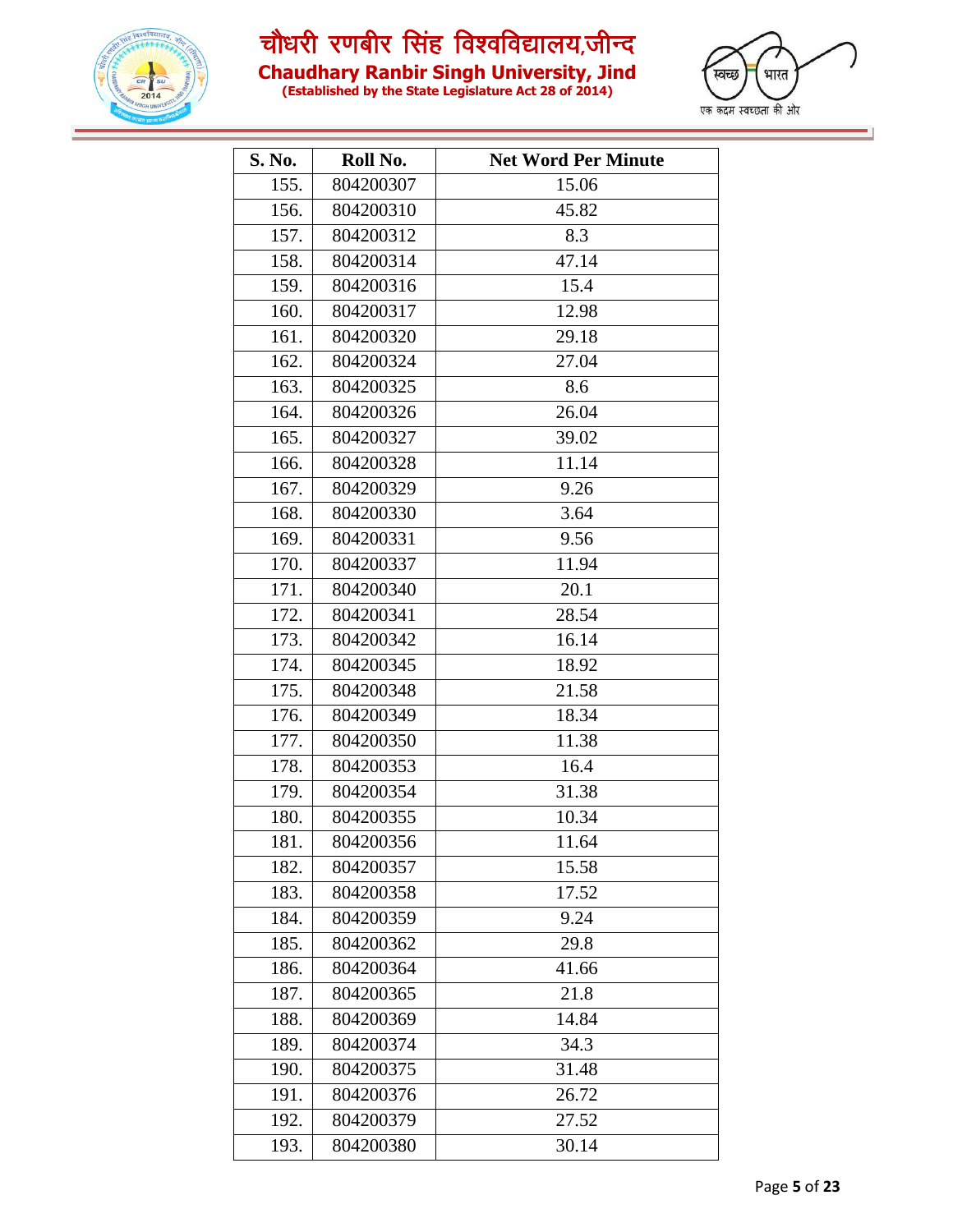



| (Established by the State Legislature Act 28 of 2014) |  |
|-------------------------------------------------------|--|

| S. No. | Roll No.  | <b>Net Word Per Minute</b> |
|--------|-----------|----------------------------|
| 194.   | 804200382 | 31.1                       |
| 195.   | 804200386 | 26.36                      |
| 196.   | 804200387 | 45.58                      |
| 197.   | 804200388 | 15.16                      |
| 198.   | 804200392 | 9.1                        |
| 199.   | 804200393 | 21.44                      |
| 200.   | 804200396 | 46.12                      |
| 201.   | 804200397 | 9.26                       |
| 202.   | 804200399 | 25.14                      |
| 203.   | 804200400 | 22.54                      |
| 204.   | 804200401 | 10.74                      |
| 205.   | 804200402 | 27.4                       |
| 206.   | 804200403 | 12.68                      |
| 207.   | 804200404 | 13.64                      |
| 208.   | 804200405 | 13.92                      |
| 209.   | 804200410 | 19.52                      |
| 210.   | 804200412 | 42.18                      |
| 211.   | 804200413 | 30.66                      |
| 212.   | 804200415 | 34.34                      |
| 213.   | 804200416 | 44                         |
| 214.   | 804200419 | 21.92                      |
| 215.   | 804200425 | 17.84                      |
| 216.   | 804200426 | 25.94                      |
| 217.   | 804200429 | 9.8                        |
| 218.   | 804200430 | 12.6                       |
| 219.   | 804200437 | 11.6                       |
| 220.   | 804200438 | 15.88                      |
| 221.   | 804200440 | 31.34                      |
| 222.   | 804200442 | 39.78                      |
| 223.   | 804200443 | 11.36                      |
| 224.   | 804200444 | 33.56                      |
| 225.   | 804200445 | 9.6                        |
| 226.   | 804200448 | 12.98                      |
| 227.   | 804200451 | 23.12                      |
| 228.   | 804200454 | 12.06                      |
| 229.   | 804200455 | 10.56                      |
| 230.   | 804200456 | 47                         |
| 231.   | 804200457 | 32.54                      |
| 232.   | 804200458 | 21.12                      |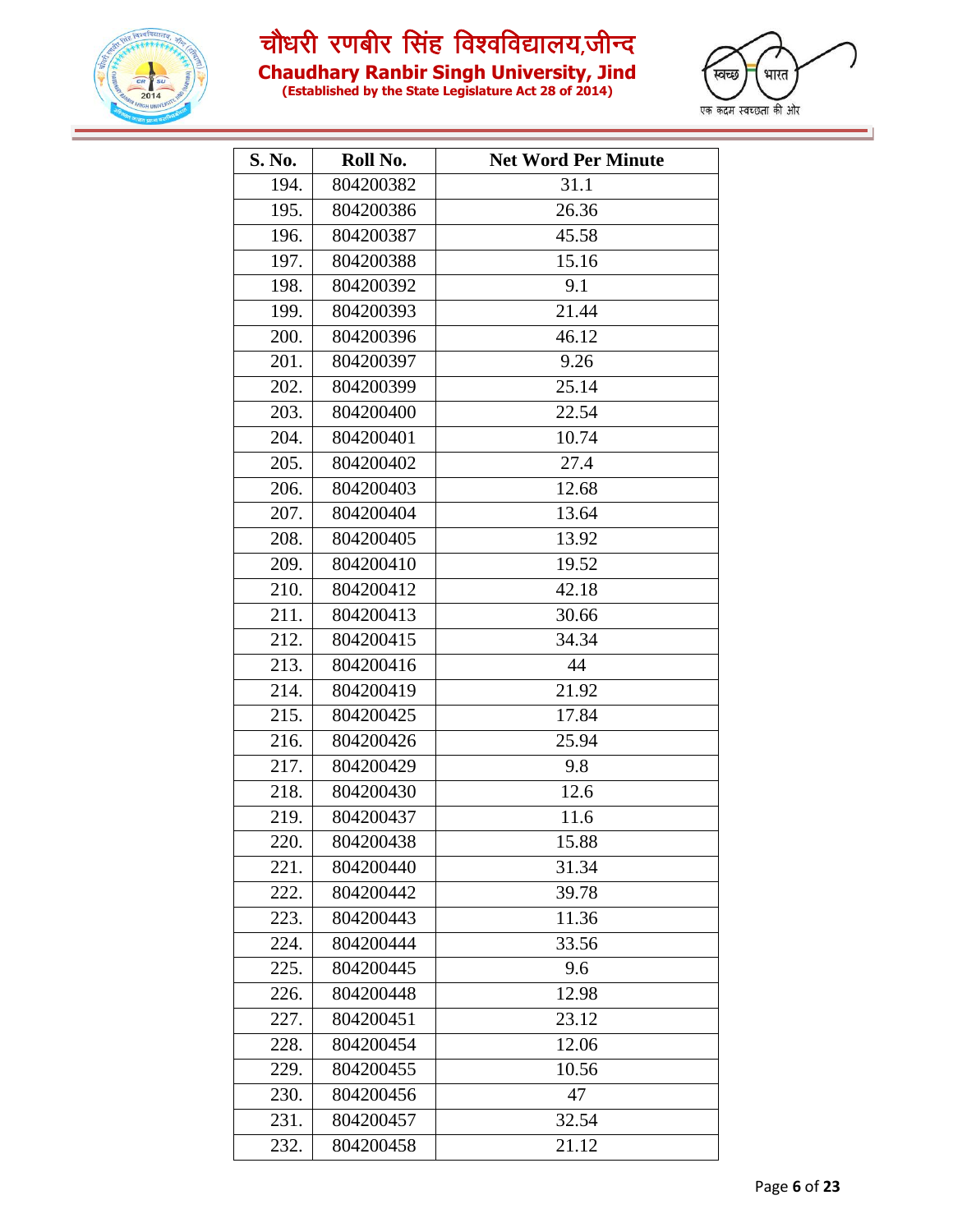



| (Established by the State Legislature Act 28 of 2014) |  |
|-------------------------------------------------------|--|

| S. No. | Roll No.  | <b>Net Word Per Minute</b> |
|--------|-----------|----------------------------|
| 233.   | 804200459 | 42.26                      |
| 234.   | 804200460 | 25.24                      |
| 235.   | 804200461 | 27.92                      |
| 236.   | 804200462 | 16.22                      |
| 237.   | 804200464 | 4.86                       |
| 238.   | 804200465 | 29.74                      |
| 239.   | 804200468 | 36.96                      |
| 240.   | 804200469 | 14.56                      |
| 241.   | 804200470 | 24.52                      |
| 242.   | 804200472 | 26.48                      |
| 243.   | 804200477 | 28.78                      |
| 244.   | 804200478 | 30.92                      |
| 245.   | 804200480 | 26.04                      |
| 246.   | 804200481 | 20.98                      |
| 247.   | 804200482 | 36.82                      |
| 248.   | 804200484 | 10.54                      |
| 249.   | 804200486 | 34.86                      |
| 250.   | 804200489 | 36.08                      |
| 251.   | 804200490 | 23.1                       |
| 252.   | 804200491 | 24.02                      |
| 253.   | 804200493 | 19.5                       |
| 254.   | 804200495 | 34.82                      |
| 255.   | 804200496 | 8.26                       |
| 256.   | 804200499 | 34.2                       |
| 257.   | 804200500 | 9.98                       |
| 258.   | 804200501 | 31.92                      |
| 259.   | 804200503 | 33.76                      |
| 260.   | 804200504 | 23.92                      |
| 261.   | 804200506 | 10.24                      |
| 262.   | 804200509 | 19.7                       |
| 263.   | 804200511 | 6.6                        |
| 264.   | 804200512 | 11.34                      |
| 265.   | 804200514 | 11.76                      |
| 266.   | 804200516 | 24.9                       |
| 267.   | 804200517 | 30.34                      |
| 268.   | 804200518 | 17.26                      |
| 269.   | 804200524 | 15.48                      |
| 270.   | 804200525 | 7.84                       |
| 271.   | 804200528 | 8.18                       |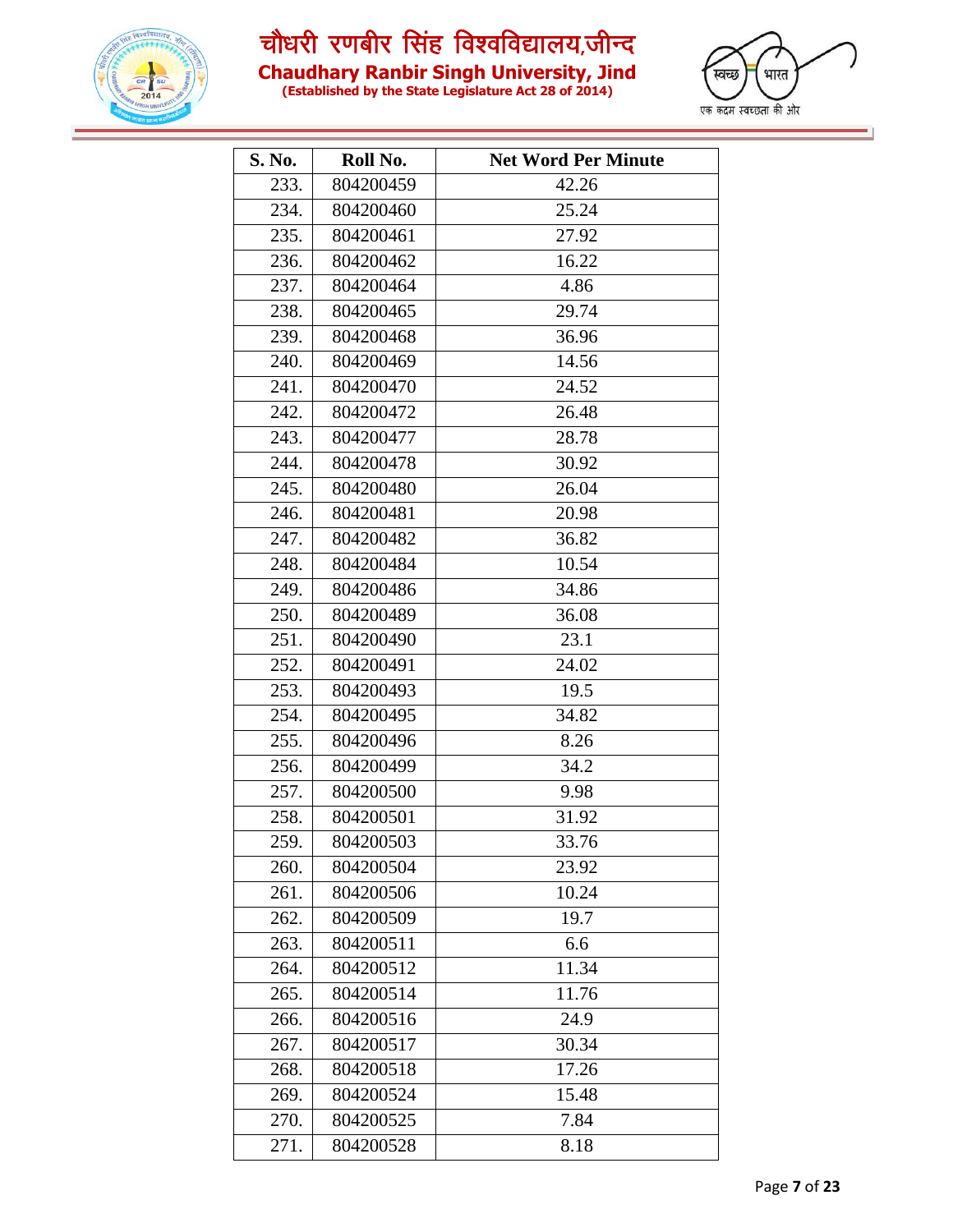



| (Established by the State Legislature Act 28 of 2014) |  |
|-------------------------------------------------------|--|

| S. No. | Roll No.  | <b>Net Word Per Minute</b> |
|--------|-----------|----------------------------|
| 272.   | 804200530 | 14.52                      |
| 273.   | 804200532 | 12.4                       |
| 274.   | 804200533 | 22.78                      |
| 275.   | 804200535 | 34.42                      |
| 276.   | 804200536 | 22.34                      |
| 277.   | 804200539 | 20.78                      |
| 278.   | 804200541 | 25.84                      |
| 279.   | 804200542 | 17.62                      |
| 280.   | 804200543 | 19.88                      |
| 281.   | 804200547 | 8.06                       |
| 282.   | 804200548 | 52.64                      |
| 283.   | 804200551 | 14.28                      |
| 284.   | 804200553 | 44.48                      |
| 285.   | 804200555 | 5.38                       |
| 286.   | 804200556 | 23                         |
| 287.   | 804200561 | 26.28                      |
| 288.   | 804200566 | 9.3                        |
| 289.   | 804200570 | 16.1                       |
| 290.   | 804200571 | 13.3                       |
| 291.   | 804200572 | 34.62                      |
| 292.   | 804200573 | 19.44                      |
| 293.   | 804200578 | 15.38                      |
| 294.   | 804200583 | 10.88                      |
| 295.   | 804200584 | 13.32                      |
| 296.   | 804200586 | 25.2                       |
| 297.   | 804200587 | 28.16                      |
| 298.   | 804200589 | 20.96                      |
| 299.   | 804200590 | 21.32                      |
| 300.   | 804200591 | 27.8                       |
| 301.   | 804200593 | 22                         |
| 302.   | 804200594 | 29.24                      |
| 303.   | 804200598 | 10.48                      |
| 304.   | 804200599 | 2.74                       |
| 305.   | 804200603 | 10.68                      |
| 306.   | 804200604 | 28                         |
| 307.   | 804200605 | 26.14                      |
| 308.   | 804200607 | 27                         |
| 309.   | 804200610 | 26.76                      |
| 310.   | 804200611 | 43.58                      |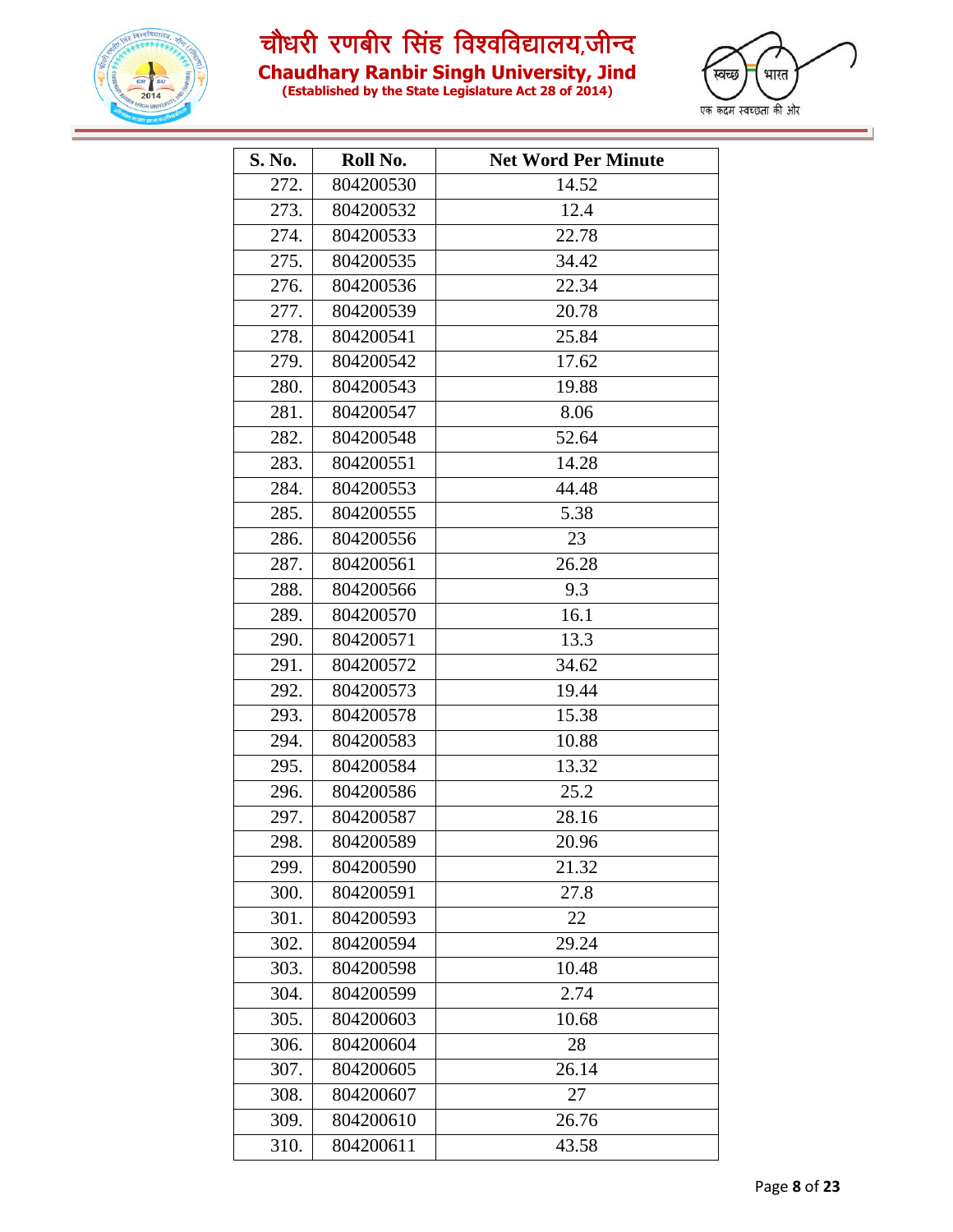



| (Established by the State Legislature Act 28 of 2014) |  |
|-------------------------------------------------------|--|

| S. No. | Roll No.  | <b>Net Word Per Minute</b> |
|--------|-----------|----------------------------|
| 311.   | 804200614 | 12.9                       |
| 312.   | 804200616 | 22.84                      |
| 313.   | 804200618 | 12.38                      |
| 314.   | 804200620 | 6.44                       |
| 315.   | 804200621 | 18.52                      |
| 316.   | 804200626 | 15.66                      |
| 317.   | 804200629 | 33.16                      |
| 318.   | 804200639 | 28.96                      |
| 319.   | 804200642 | 13.04                      |
| 320.   | 804200643 | 16.74                      |
| 321.   | 804200644 | 18.92                      |
| 322.   | 804200646 | 10.12                      |
| 323.   | 804200648 | 21.78                      |
| 324.   | 804200649 | 23.3                       |
| 325.   | 804200650 | 9.7                        |
| 326.   | 804200656 | 25.84                      |
| 327.   | 804200659 | 21                         |
| 328.   | 804200662 | 30.18                      |
| 329.   | 804200663 | 5.86                       |
| 330.   | 804200667 | 10                         |
| 331.   | 804200670 | 15.68                      |
| 332.   | 804200673 | 21.9                       |
| 333.   | 804200675 | 9.7                        |
| 334.   | 804200676 | 26.28                      |
| 335.   | 804200677 | 4.84                       |
| 336.   | 804200683 | 17.2                       |
| 337.   | 804200684 | 42.9                       |
| 338.   | 804200686 | 28.58                      |
| 339.   | 804200689 | 18.3                       |
| 340.   | 804200691 | 25.72                      |
| 341.   | 804200700 | 22.06                      |
| 342.   | 804200704 | 29.7                       |
| 343.   | 804200706 | 9.86                       |
| 344.   | 804200709 | 29.44                      |
| 345.   | 804200710 | 14.92                      |
| 346.   | 804200713 | 18.62                      |
| 347.   | 804200717 | 31.82                      |
| 348.   | 804200718 | 16.6                       |
| 349.   | 804200719 | 1.86                       |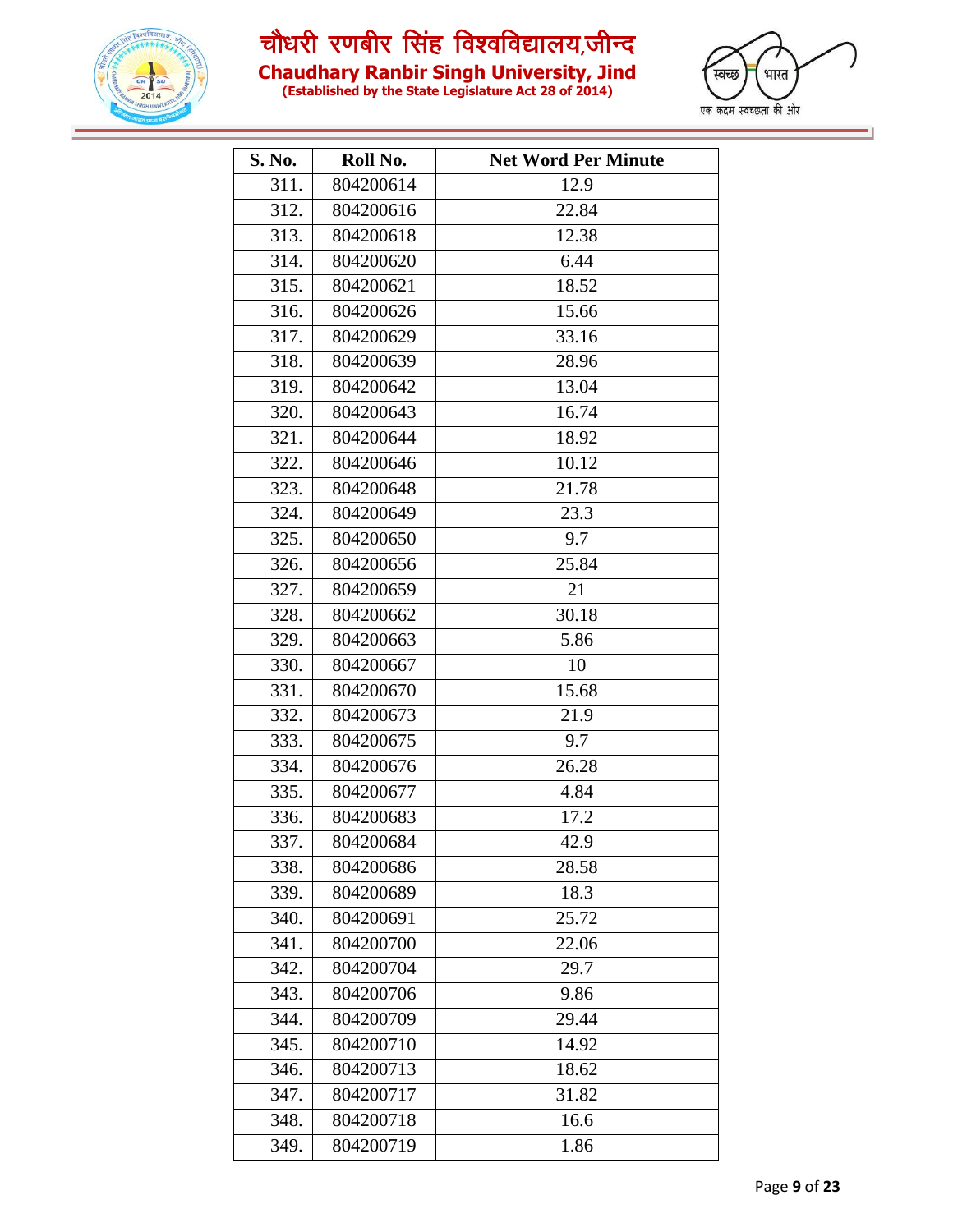

**Chaudhary Ranbir Singh University, Jind (Established by the State Legislature Act 28 of 2014)**



| S. No. | Roll No.  | <b>Net Word Per Minute</b> |
|--------|-----------|----------------------------|
| 350.   | 804200720 | 42.64                      |
| 351.   | 804200724 | 18.88                      |
| 352.   | 804200730 | 10.3                       |
| 353.   | 804200737 | 3.56                       |
| 354.   | 804200741 | 11.28                      |
| 355.   | 804200743 | 26.14                      |
| 356.   | 804200744 | 20.96                      |
| 357.   | 804200745 | 40.14                      |
| 358.   | 804200746 | 35.24                      |
| 359.   | 804200749 | 13.76                      |
| 360.   | 804200751 | 19.64                      |
| 361.   | 804200753 | 9.6                        |
| 362.   | 804200756 | 32.48                      |
| 363.   | 804200757 | 19.24                      |
| 364.   | 804200758 | 26.9                       |
| 365.   | 804200761 | 8.38                       |
| 366.   | 804200762 | 18.38                      |
| 367.   | 804200763 | 17.96                      |
| 368.   | 804200766 | 28.56                      |
| 369.   | 804200767 | 17.44                      |
| 370.   | 804200768 | 28.88                      |
| 371.   | 804200770 | 6.9                        |
| 372.   | 804200780 | 28.7                       |
| 373.   | 804200782 | 8.24                       |
| 374.   | 804200783 | 27                         |
| 375.   | 804200784 | 10.72                      |
| 376.   | 804200789 | 12.06                      |
| 377.   | 804200791 | 23.22                      |
| 378.   | 804200793 | 28.64                      |
| 379.   | 804200794 | 13.72                      |
| 380.   | 804200795 | 20.68                      |
| 381.   | 804200796 | 11.54                      |
| 382.   | 804200797 | 5.6                        |
| 383.   | 804200798 | 20.68                      |
| 384.   | 804200799 | 28.36                      |
| 385.   | 804200807 | 23.82                      |
| 386.   | 804200809 | 23.96                      |
| 387.   | 804200810 | 22.72                      |
| 388.   | 804200812 | 6.78                       |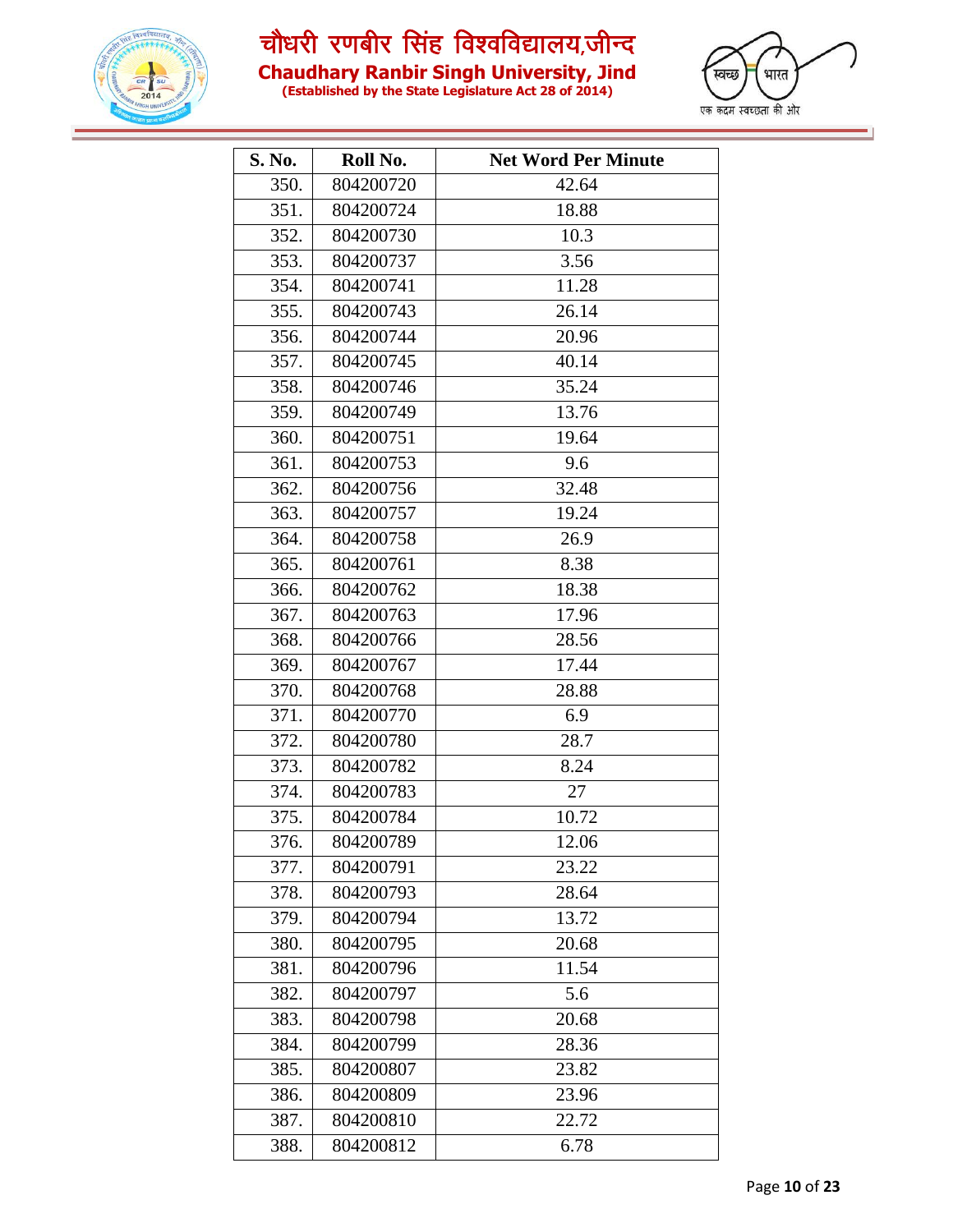

**Chaudhary Ranbir Singh University, Jind**

**(Established by the State Legislature Act 28 of 2014)**



| S. No. | Roll No.  | <b>Net Word Per Minute</b> |
|--------|-----------|----------------------------|
| 389.   | 804200815 | 7.6                        |
| 390.   | 804200816 | 8.98                       |
| 391.   | 804200817 | 18.9                       |
| 392.   | 804200821 | 29.46                      |
| 393.   | 804200827 | 12.46                      |
| 394.   | 804200828 | 12.62                      |
| 395.   | 804200831 | 11.76                      |
| 396.   | 804200832 | 18.06                      |
| 397.   | 804200833 | 13.1                       |
| 398.   | 804200834 | 31.98                      |
| 399.   | 804200835 | 25.42                      |
| 400.   | 804200836 | 12.8                       |
| 401.   | 804200837 | 9.68                       |
| 402.   | 804200838 | 15.8                       |
| 403.   | 804200839 | 27.36                      |
| 404.   | 804200840 | 9.74                       |
| 405.   | 804200843 | 30.06                      |
| 406.   | 804200844 | 11.78                      |
| 407.   | 804200845 | 4.94                       |
| 408.   | 804200846 | 22.74                      |
| 409.   | 804200848 | 22.4                       |
| 410.   | 804200852 | 32.44                      |
| 411.   | 804200853 | 27.22                      |
| 412.   | 804200855 | 6                          |
| 413.   | 804200856 | 19.38                      |
| 414.   | 804200857 | 6.96                       |
| 415.   | 804200867 | 8.98                       |
| 416.   | 804200869 | 18.12                      |
| 417.   | 804200870 | 7.9                        |
| 418.   | 804200871 | 39.06                      |
| 419.   | 804200876 | 21.82                      |
| 420.   | 804200877 | 15.58                      |
| 421.   | 804200879 | 7.26                       |
| 422.   | 804200881 | 23.24                      |
| 423.   | 804200882 | 25.3                       |
| 424.   | 804200886 | 37.46                      |
| 425.   | 804200888 | 18.38                      |
| 426.   | 804200890 | 7.72                       |
| 427.   | 804200891 | 12.94                      |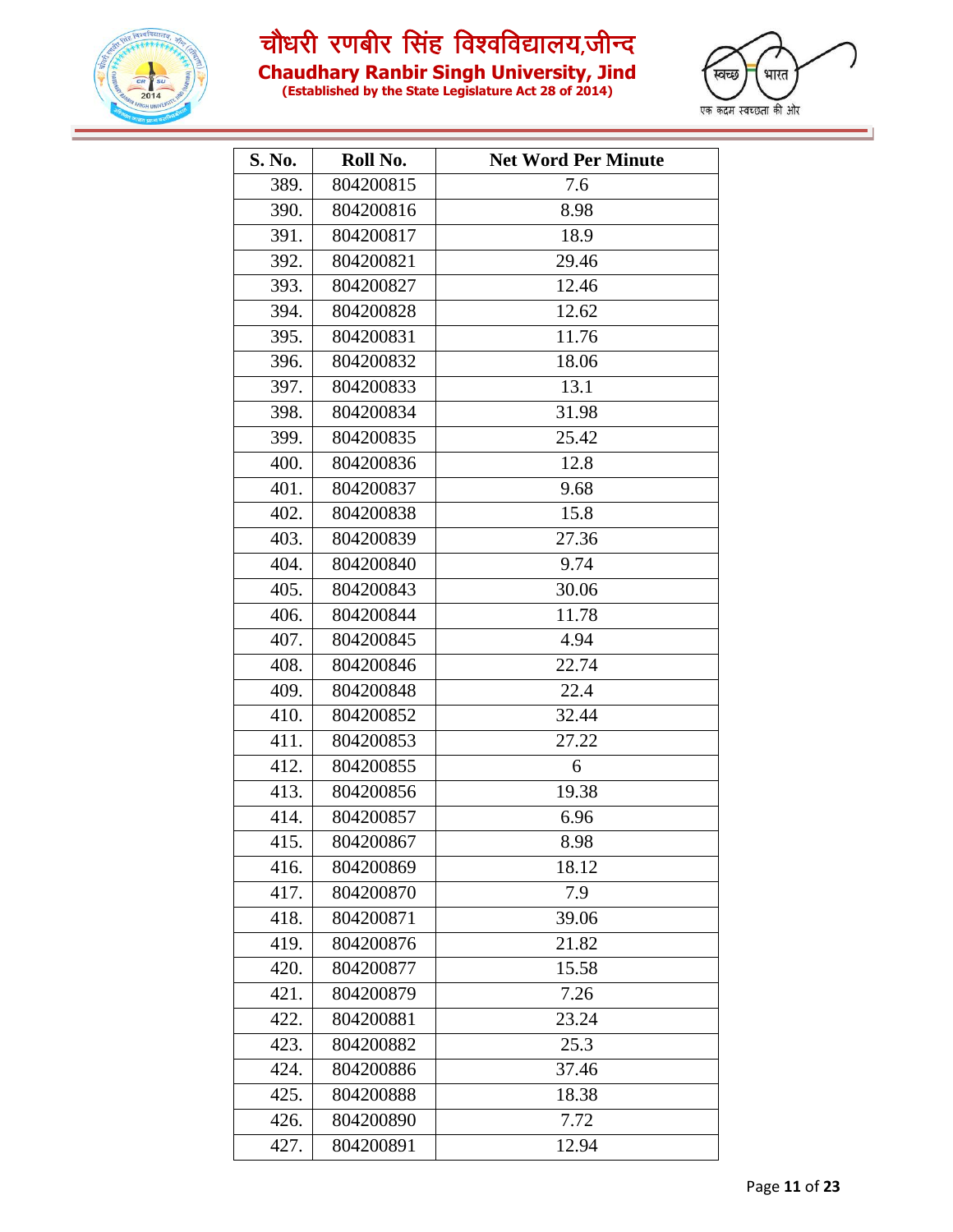



| (Established by the State Legislature Act 28 of 2014) |  |
|-------------------------------------------------------|--|

| S. No. | Roll No.  | <b>Net Word Per Minute</b> |
|--------|-----------|----------------------------|
| 428.   | 804200893 | 35.42                      |
| 429.   | 804200900 | 13.08                      |
| 430.   | 804200902 | 17.18                      |
| 431.   | 804200903 | 10.6                       |
| 432.   | 804200905 | 19.7                       |
| 433.   | 804200907 | 7.56                       |
| 434.   | 804200910 | 27.44                      |
| 435.   | 804200913 | 11.02                      |
| 436.   | 804200914 | 17.34                      |
| 437.   | 804200915 | 29.88                      |
| 438.   | 804200917 | 13.2                       |
| 439.   | 804200918 | 30.86                      |
| 440.   | 804200919 | 30.08                      |
| 441.   | 804200920 | 34.48                      |
| 442.   | 804200925 | 37.18                      |
| 443.   | 804200926 | 8.38                       |
| 444.   | 804200930 | 45.64                      |
| 445.   | 804200933 | 26.9                       |
| 446.   | 804200934 | 7.8                        |
| 447.   | 804200935 | 37.82                      |
| 448.   | 804200938 | 36.28                      |
| 449.   | 804200939 | 40.46                      |
| 450.   | 804200941 | 27.38                      |
| 451.   | 804200942 | 15.72                      |
| 452.   | 804200943 | 9.92                       |
| 453.   | 804200944 | 25.02                      |
| 454.   | 804200947 | 27.32                      |
| 455.   | 804200949 | 8.26                       |
| 456.   | 804200955 | 11.32                      |
| 457.   | 804200956 | 39.12                      |
| 458.   | 804200958 | 30.94                      |
| 459.   | 804200959 | 3.14                       |
| 460.   | 804200964 | 30.84                      |
| 461.   | 804200965 | 31.88                      |
| 462.   | 804200967 | 40.68                      |
| 463.   | 804200970 | 28.92                      |
| 464.   | 804200971 | 28.66                      |
| 465.   | 804200973 | 20.72                      |
| 466.   | 804200975 | 29.02                      |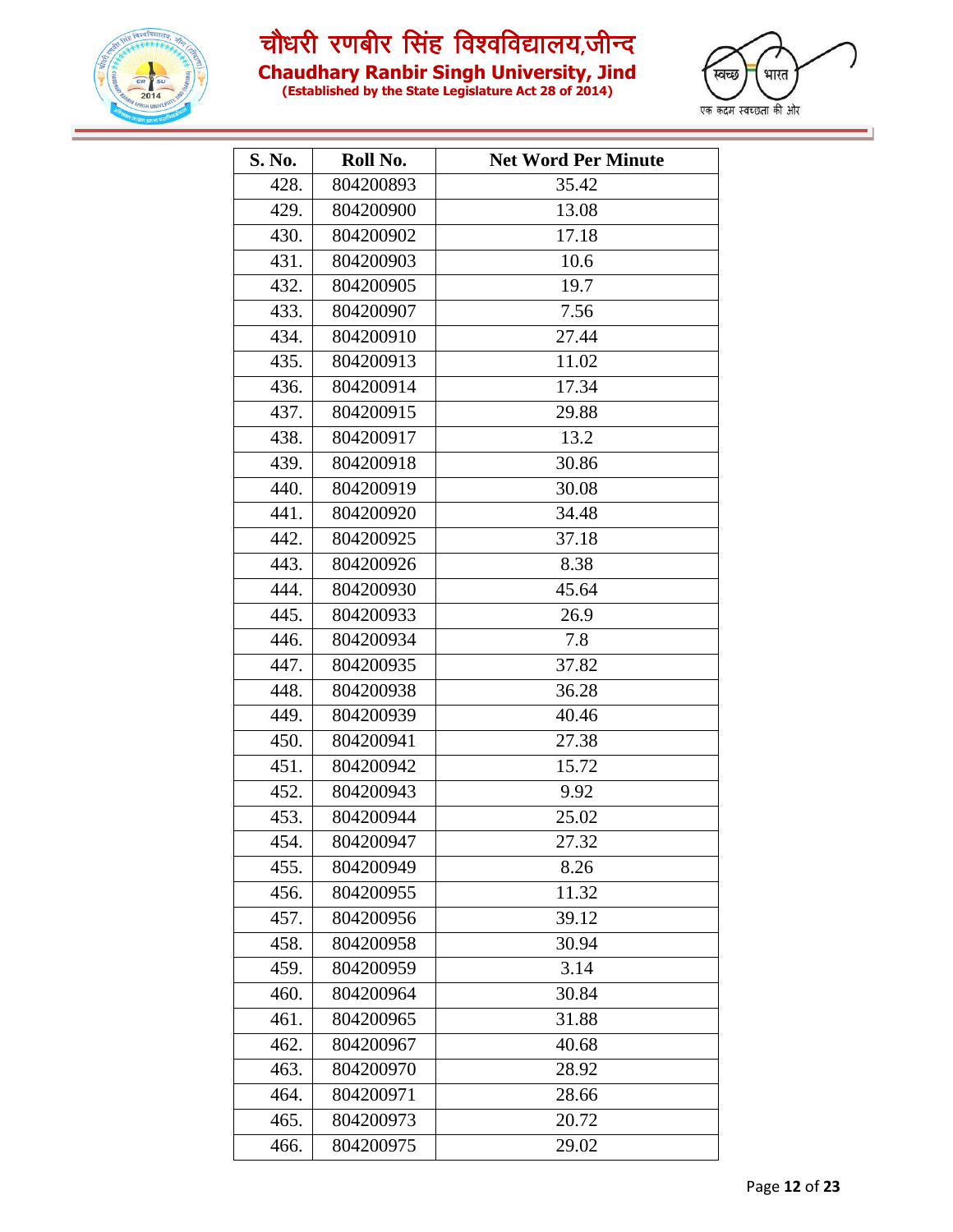

**Chaudhary Ranbir Singh University, Jind (Established by the State Legislature Act 28 of 2014)**



| S. No. | Roll No.  | <b>Net Word Per Minute</b> |
|--------|-----------|----------------------------|
| 467.   | 804200977 | 20.98                      |
| 468.   | 804200980 | 33.4                       |
| 469.   | 804200984 | 20.86                      |
| 470.   | 804200985 | 26.98                      |
| 471.   | 804200986 | 18.06                      |
| 472.   | 804200987 | 31.3                       |
| 473.   | 804200994 | 5.6                        |
| 474.   | 804200995 | 4.34                       |
| 475.   | 804200997 | 41.3                       |
| 476.   | 804200998 | 29.54                      |
| 477.   | 804200999 | 15.7                       |
| 478.   | 804201000 | 31.92                      |
| 479.   | 804201001 | 11.06                      |
| 480.   | 804201009 | 10.66                      |
| 481.   | 804201010 | 17.52                      |
| 482.   | 804201011 | 4.6                        |
| 483.   | 804201013 | 28.6                       |
| 484.   | 804201017 | 19.42                      |
| 485.   | 804201018 | 5.16                       |
| 486.   | 804201019 | 7.28                       |
| 487.   | 804201020 | 5.02                       |
| 488.   | 804201021 | 19.04                      |
| 489.   | 804201023 | 9.9                        |
| 490.   | 804201026 | 27.24                      |
| 491.   | 804201028 | 10.36                      |
| 492.   | 804201029 | 21.9                       |
| 493.   | 804201030 | 23.58                      |
| 494.   | 804201032 | 45.82                      |
| 495.   | 804201033 | 10.2                       |
| 496.   | 804201034 | 27.06                      |
| 497.   | 804201035 | 35.74                      |
| 498.   | 804201038 | 19.86                      |
| 499.   | 804201046 | 11.58                      |
| 500.   | 804201047 | 11.22                      |
| 501.   | 804201051 | 10.3                       |
| 502.   | 804201053 | 32.58                      |
| 503.   | 804201054 | 9.06                       |
| 504.   | 804201055 | 11.8                       |
| 505.   | 804201057 | 19.46                      |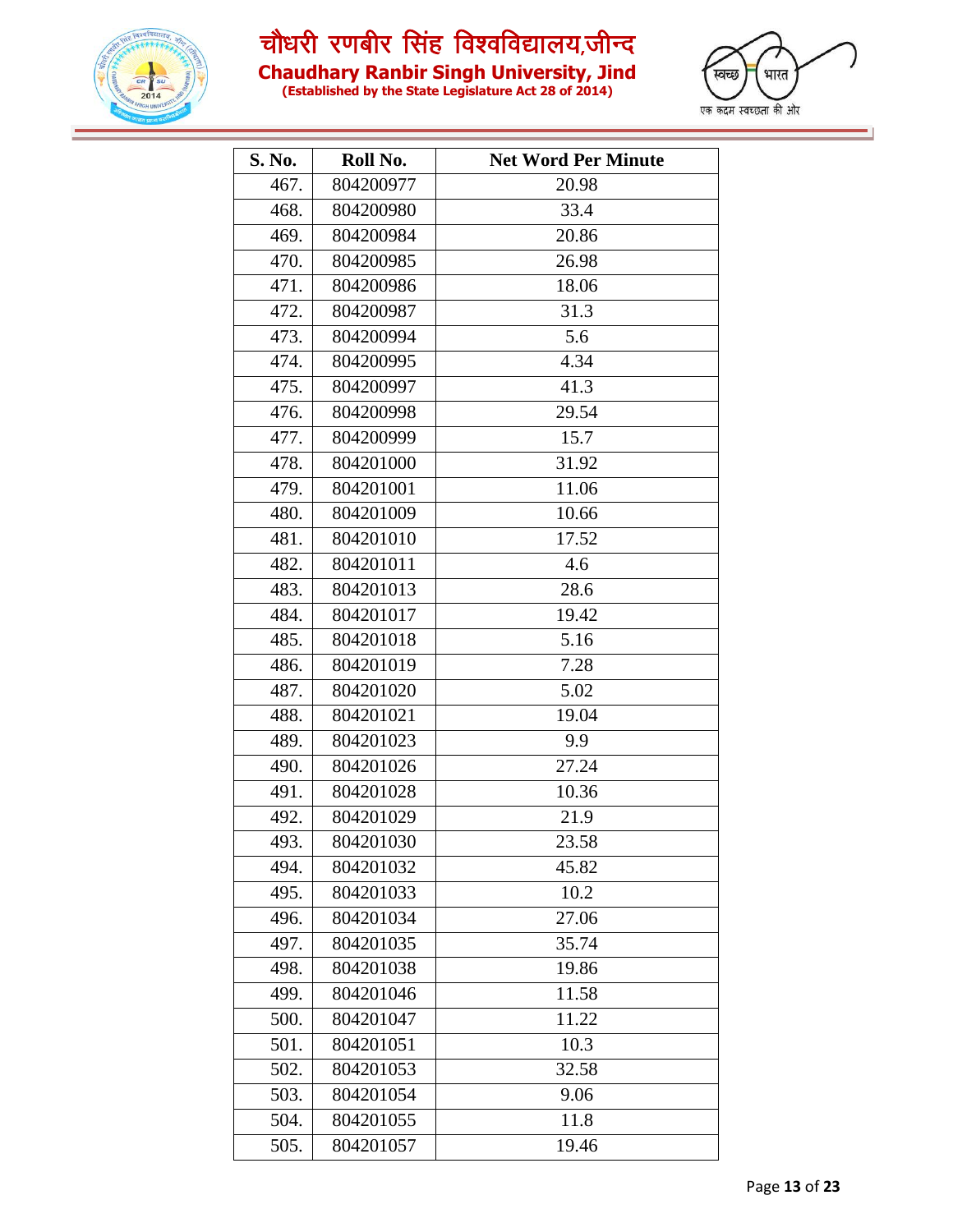

**Chaudhary Ranbir Singh University, Jind (Established by the State Legislature Act 28 of 2014)**



| S. No. | Roll No.  | <b>Net Word Per Minute</b> |
|--------|-----------|----------------------------|
| 506.   | 804201058 | 41.18                      |
| 507.   | 804201061 | 23.98                      |
| 508.   | 804201067 | 18.18                      |
| 509.   | 804201070 | 43.06                      |
| 510.   | 804201074 | 23.14                      |
| 511.   | 804201077 | 24.64                      |
| 512.   | 804201078 | 7.06                       |
| 513.   | 804201084 | 18.28                      |
| 514.   | 804201089 | 11.66                      |
| 515.   | 804201091 | 29.46                      |
| 516.   | 804201093 | 26.56                      |
| 517.   | 804201095 | 38.96                      |
| 518.   | 804201096 | 17.34                      |
| 519.   | 804201098 | 13.54                      |
| 520.   | 804201099 | 29.22                      |
| 521.   | 804201100 | 8.88                       |
| 522.   | 804201106 | 33.76                      |
| 523.   | 804201107 | 14.76                      |
| 524.   | 804201108 | 13.1                       |
| 525.   | 804201112 | 29.92                      |
| 526.   | 804201113 | 23.02                      |
| 527.   | 804201119 | 21.54                      |
| 528.   | 804201120 | 32.26                      |
| 529.   | 804201124 | 25.58                      |
| 530.   | 804201127 | 9.84                       |
| 531.   | 804201128 | 12                         |
| 532.   | 804201129 | 12.04                      |
| 533.   | 804201131 | 34.46                      |
| 534.   | 804201132 | 24.22                      |
| 535.   | 804201133 | 11.12                      |
| 536.   | 804201134 | 22.92                      |
| 537.   | 804201136 | 13.54                      |
| 538.   | 804201137 | 24.5                       |
| 539.   | 804201141 | 34.78                      |
| 540.   | 804201142 | 32.16                      |
| 541.   | 804201147 | 7.42                       |
| 542.   | 804201148 | 17.6                       |
| 543.   | 804201149 | 21.16                      |
| 544.   | 804201151 | 26.24                      |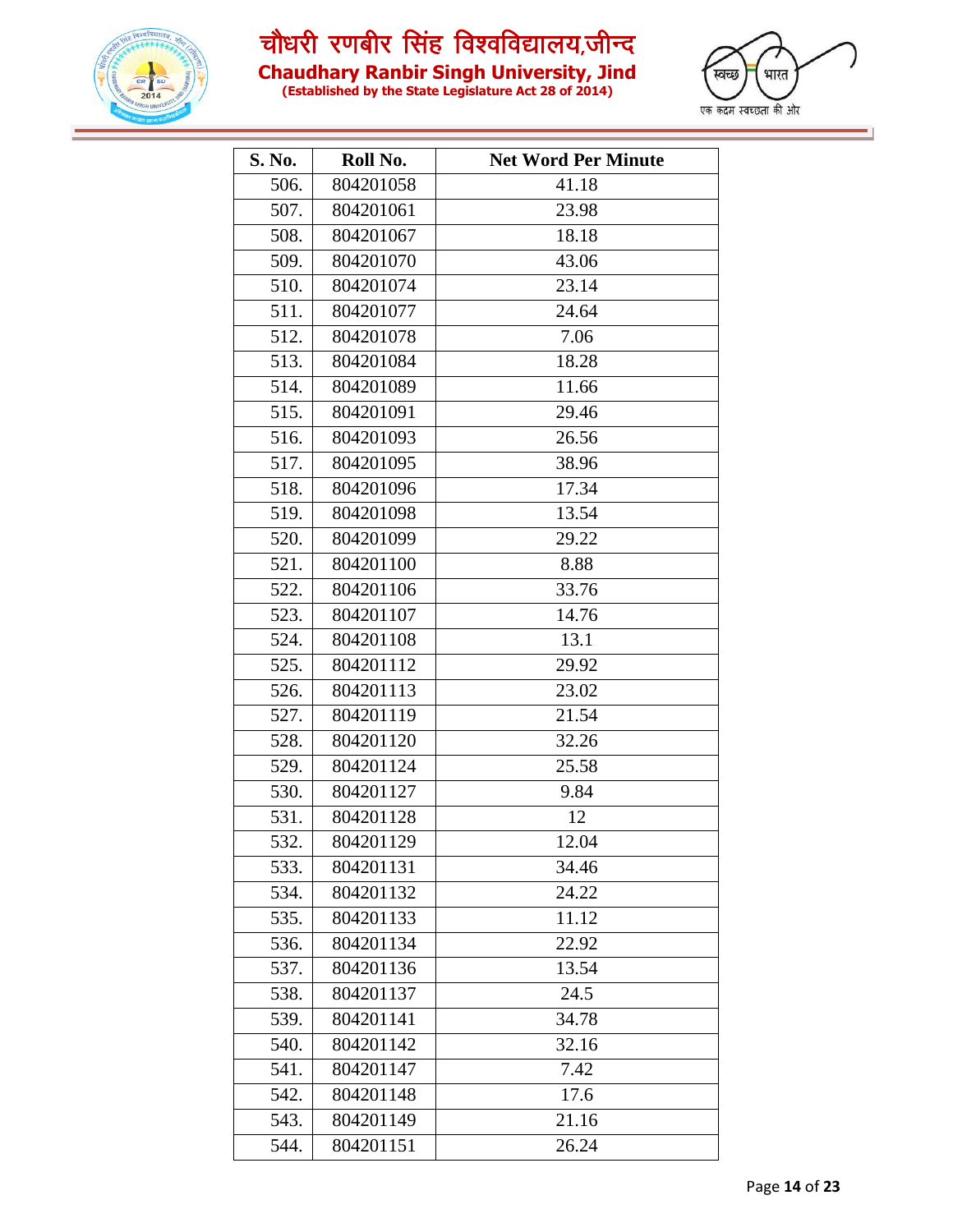



| (Established by the State Legislature Act 28 of 2014) |  |
|-------------------------------------------------------|--|

| S. No. | Roll No.  | <b>Net Word Per Minute</b> |
|--------|-----------|----------------------------|
| 545.   | 804201153 | 29.3                       |
| 546.   | 804201154 | 27.6                       |
| 547.   | 804201156 | 17.26                      |
| 548.   | 804201158 | 27.6                       |
| 549.   | 804201159 | 25.3                       |
| 550.   | 804201160 | 11.04                      |
| 551.   | 804201161 | 13.12                      |
| 552.   | 804201165 | 15.2                       |
| 553.   | 804201166 | 13.7                       |
| 554.   | 804201167 | 16.24                      |
| 555.   | 804201168 | 15.46                      |
| 556.   | 804201170 | 24.74                      |
| 557.   | 804201171 | 13.44                      |
| 558.   | 804201172 | 19.9                       |
| 559.   | 804201176 | 16.42                      |
| 560.   | 804201180 | 18.88                      |
| 561.   | 804201181 | 21.92                      |
| 562.   | 804201182 | 24.28                      |
| 563.   | 804201184 | 43.58                      |
| 564.   | 804201186 | 10.68                      |
| 565.   | 804201187 | 25.88                      |
| 566.   | 804201189 | 14.26                      |
| 567.   | 804201190 | 18.68                      |
| 568.   | 804201193 | 25.96                      |
| 569.   | 804201194 | 13.1                       |
| 570.   | 804201198 | 4.02                       |
| 571.   | 804201204 | 18.26                      |
| 572.   | 804201206 | 8.52                       |
| 573.   | 804201208 | 4.26                       |
| 574.   | 804201210 | 27.6                       |
| 575.   | 804201211 | 30.36                      |
| 576.   | 804201213 | 31.98                      |
| 577.   | 804201217 | 9.3                        |
| 578.   | 804201220 | 7.64                       |
| 579.   | 804201222 | 17.82                      |
| 580.   | 804201223 | 23.06                      |
| 581.   | 804201224 | 12.14                      |
| 582.   | 804201227 | 22.32                      |
| 583.   | 804201228 | 28.56                      |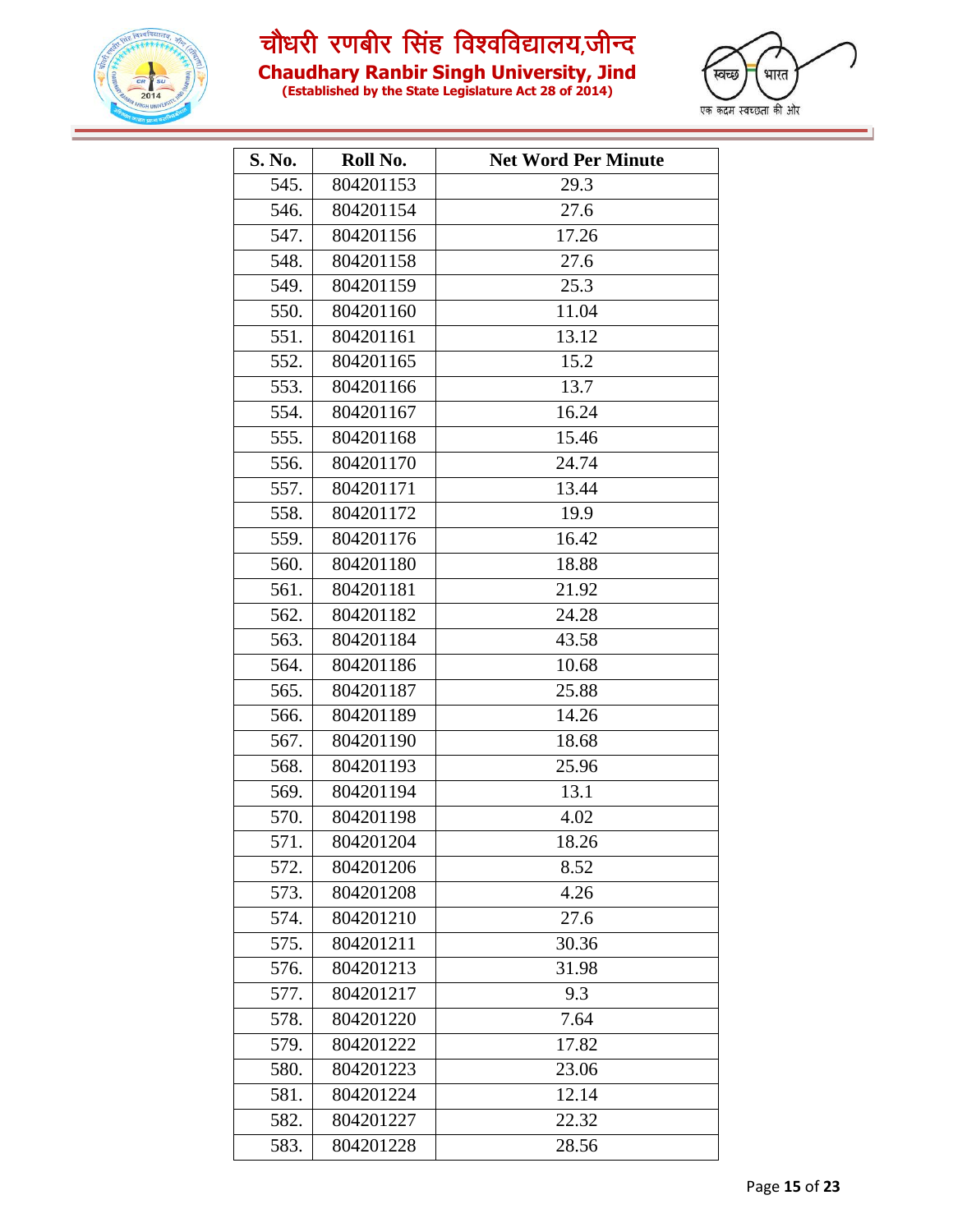

**Chaudhary Ranbir Singh University, Jind**

**(Established by the State Legislature Act 28 of 2014)**



| S. No. | Roll No.  | <b>Net Word Per Minute</b> |  |  |
|--------|-----------|----------------------------|--|--|
| 584.   | 804201230 | 23.24                      |  |  |
| 585.   | 804201233 | 7.06                       |  |  |
| 586.   | 804201236 | 12.34                      |  |  |
| 587.   | 804201238 | 12.38                      |  |  |
| 588.   | 804201240 | 18.9                       |  |  |
| 589.   | 804201246 | 8.88                       |  |  |
| 590.   | 804201249 | 15.88                      |  |  |
| 591.   | 804201252 | 18.68                      |  |  |
| 592.   | 804201253 | 13.26                      |  |  |
| 593.   | 804201255 | 36.32                      |  |  |
| 594.   | 804201258 | 7.18                       |  |  |
| 595.   | 804201260 | 6.9                        |  |  |
| 596.   | 804201262 | 19.78                      |  |  |
| 597.   | 804201263 | 13.86                      |  |  |
| 598.   | 804201269 | 35.74                      |  |  |
| 599.   | 804201271 | 37.12                      |  |  |
| 600.   | 804201272 | 12.56                      |  |  |
| 601.   | 804201273 | 6.42                       |  |  |
| 602.   | 804201276 | 20                         |  |  |
| 603.   | 804201280 | 26.42                      |  |  |
| 604.   | 804201284 | 19.94                      |  |  |
| 605.   | 804201286 | 18.4                       |  |  |
| 606.   | 804201289 | 43.46                      |  |  |
| 607.   | 804201290 | 35.5                       |  |  |
| 608.   | 804201292 | 13                         |  |  |
| 609.   | 804201293 | 35.64                      |  |  |
| 610.   | 804201295 | 31.7                       |  |  |
| 611.   | 804201296 | 8.02                       |  |  |
| 612.   | 804201297 | 16.82                      |  |  |
| 613.   | 804201298 | 14.02                      |  |  |
| 614.   | 804201299 | 27.16                      |  |  |
| 615.   | 804201301 | 8.62                       |  |  |
| 616.   | 804201302 | 4.94                       |  |  |
| 617.   | 804201304 | 13.7                       |  |  |
| 618.   | 804201306 | 11.46                      |  |  |
| 619.   | 804201308 | 11.94                      |  |  |
| 620.   | 804201309 | 14.62                      |  |  |
| 621.   | 804201311 | 21.94                      |  |  |
| 622.   | 804201312 | 9.48                       |  |  |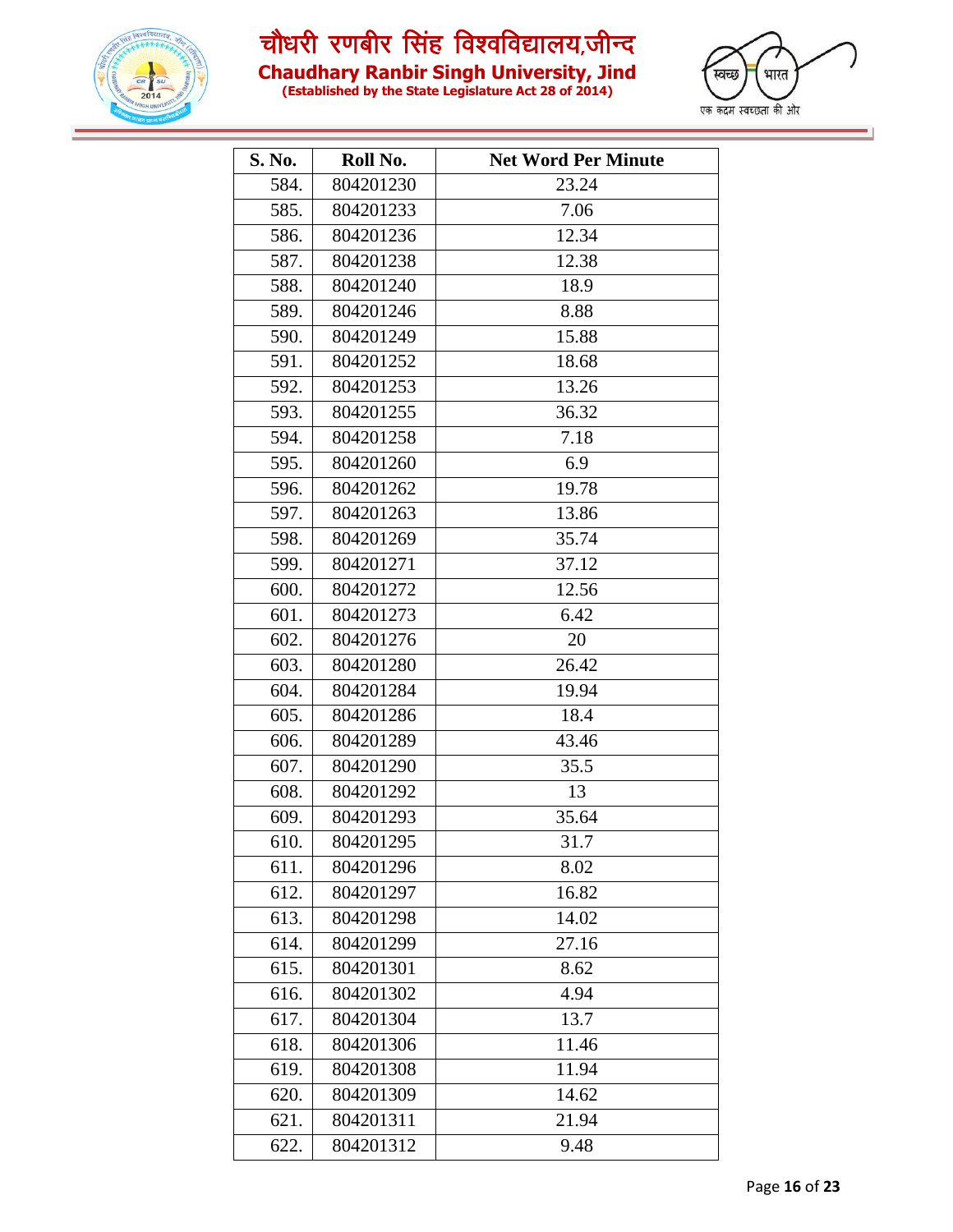



| (Established by the State Legislature Act 28 of 2014) |  |
|-------------------------------------------------------|--|

| S. No. | Roll No.  | <b>Net Word Per Minute</b> |
|--------|-----------|----------------------------|
| 623.   | 804201314 | 10.28                      |
| 624.   | 804201315 | 41.1                       |
| 625.   | 804201316 | 8.58                       |
| 626.   | 804201318 | 33.34                      |
| 627.   | 804201321 | 25.2                       |
| 628.   | 804201324 | 25.98                      |
| 629.   | 804201326 | 29.68                      |
| 630.   | 804201327 | 14.5                       |
| 631.   | 804201331 | 8.76                       |
| 632.   | 804201332 | 22.14                      |
| 633.   | 804201333 | 22.92                      |
| 634.   | 804201336 | 26.24                      |
| 635.   | 804201338 | 20.8                       |
| 636.   | 804201342 | 11.16                      |
| 637.   | 804201344 | 17.16                      |
| 638.   | 804201346 | 34.5                       |
| 639.   | 804201347 | 36.96                      |
| 640.   | 804201349 | 11.88                      |
| 641.   | 804201350 | 28.02                      |
| 642.   | 804201351 | 15.84                      |
| 643.   | 804201354 | 47.72                      |
| 644.   | 804201356 | 10.86                      |
| 645.   | 804201358 | 34.48                      |
| 646.   | 804201362 | 21.12                      |
| 647.   | 804201364 | 30.96                      |
| 648.   | 804201366 | 24.12                      |
| 649.   | 804201368 | 6.54                       |
| 650.   | 804201370 | 19.84                      |
| 651.   | 804201372 | 10.56                      |
| 652.   | 804201374 | 30.42                      |
| 653.   | 804201377 | 10.24                      |
| 654.   | 804201379 | 24.76                      |
| 655.   | 804201381 | 17.38                      |
| 656.   | 804201383 | 18.34                      |
| 657.   | 804201384 | 22.44                      |
| 658.   | 804201387 | 35.96                      |
| 659.   | 804201389 | 35.62                      |
| 660.   | 804201390 | 23.54                      |
| 661.   | 804201391 | 6.5                        |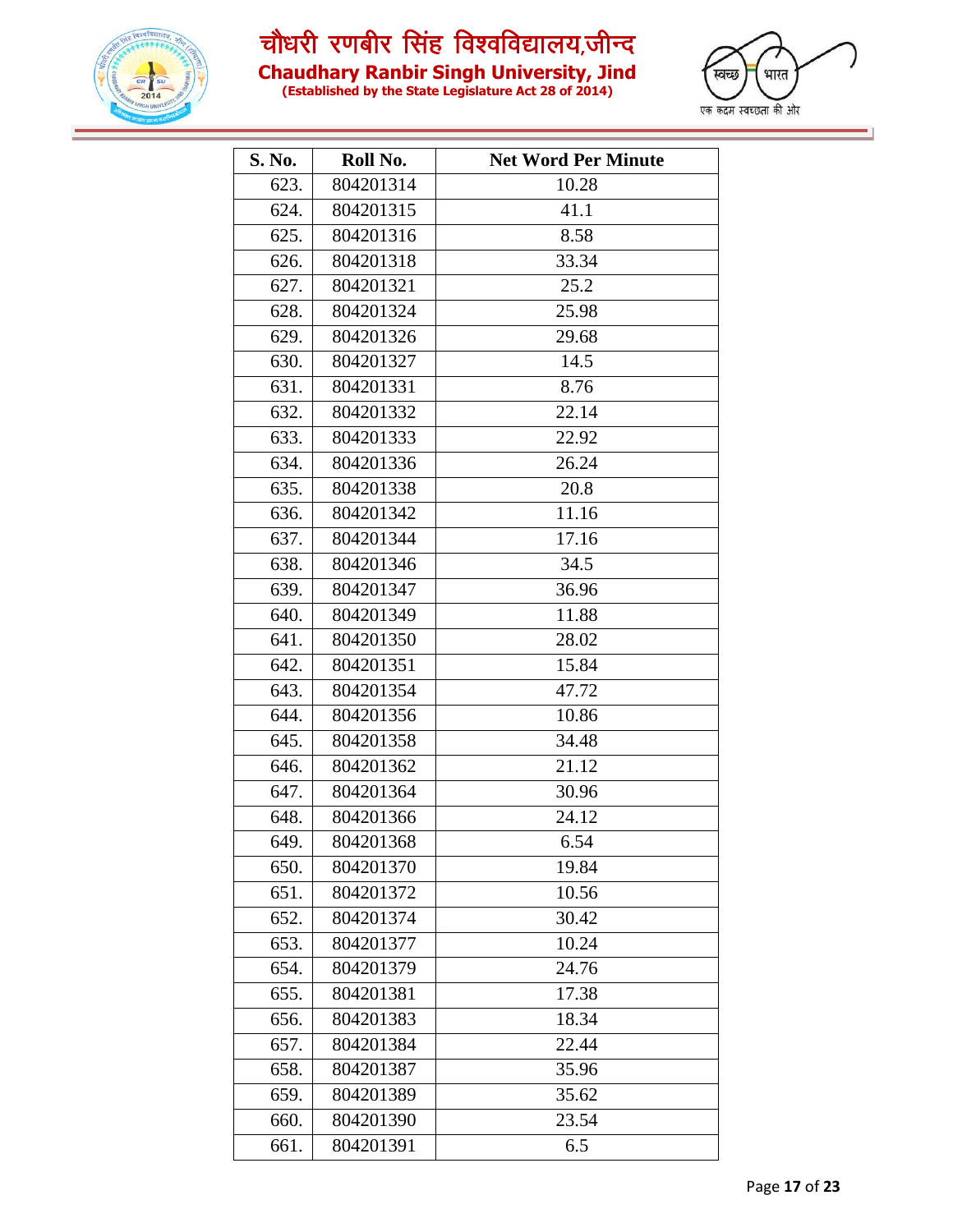



| (Established by the State Legislature Act 28 of 2014) |  |
|-------------------------------------------------------|--|

| S. No. | Roll No.  | <b>Net Word Per Minute</b> |
|--------|-----------|----------------------------|
| 662.   | 804201392 | 20.96                      |
| 663.   | 804201398 | 28.84                      |
| 664.   | 804201400 | 30.78                      |
| 665.   | 804201401 | 6.26                       |
| 666.   | 804201402 | 28.18                      |
| 667.   | 804201405 | 14.48                      |
| 668.   | 804201406 | 32.28                      |
| 669.   | 804201407 | 17.28                      |
| 670.   | 804201408 | 5.48                       |
| 671.   | 804201410 | 10.68                      |
| 672.   | 804201412 | 29.42                      |
| 673.   | 804201413 | 16.4                       |
| 674.   | 804201415 | 11.62                      |
| 675.   | 804201417 | 35.94                      |
| 676.   | 804201420 | 34.78                      |
| 677.   | 804201421 | 18.68                      |
| 678.   | 804201422 | 4.96                       |
| 679.   | 804201424 | 10.7                       |
| 680.   | 804201425 | 19.36                      |
| 681.   | 804201429 | 25.24                      |
| 682.   | 804201430 | 13.6                       |
| 683.   | 804201431 | 16.54                      |
| 684.   | 804201433 | 7.1                        |
| 685.   | 804201434 | 1.52                       |
| 686.   | 804201437 | 22.32                      |
| 687.   | 804201438 | 9.9                        |
| 688.   | 804201440 | 15.04                      |
| 689.   | 804201443 | 20.68                      |
| 690.   | 804201447 | 30.48                      |
| 691.   | 804201449 | 16.86                      |
| 692.   | 804201451 | 8.68                       |
| 693.   | 804201459 | 8.12                       |
| 694.   | 804201460 | 14.34                      |
| 695.   | 804201468 | 11.52                      |
| 696.   | 804201469 | 30.26                      |
| 697.   | 804201472 | 15.06                      |
| 698.   | 804201473 | 9.12                       |
| 699.   | 804201476 | 37.72                      |
| 700.   | 804201477 | 44.64                      |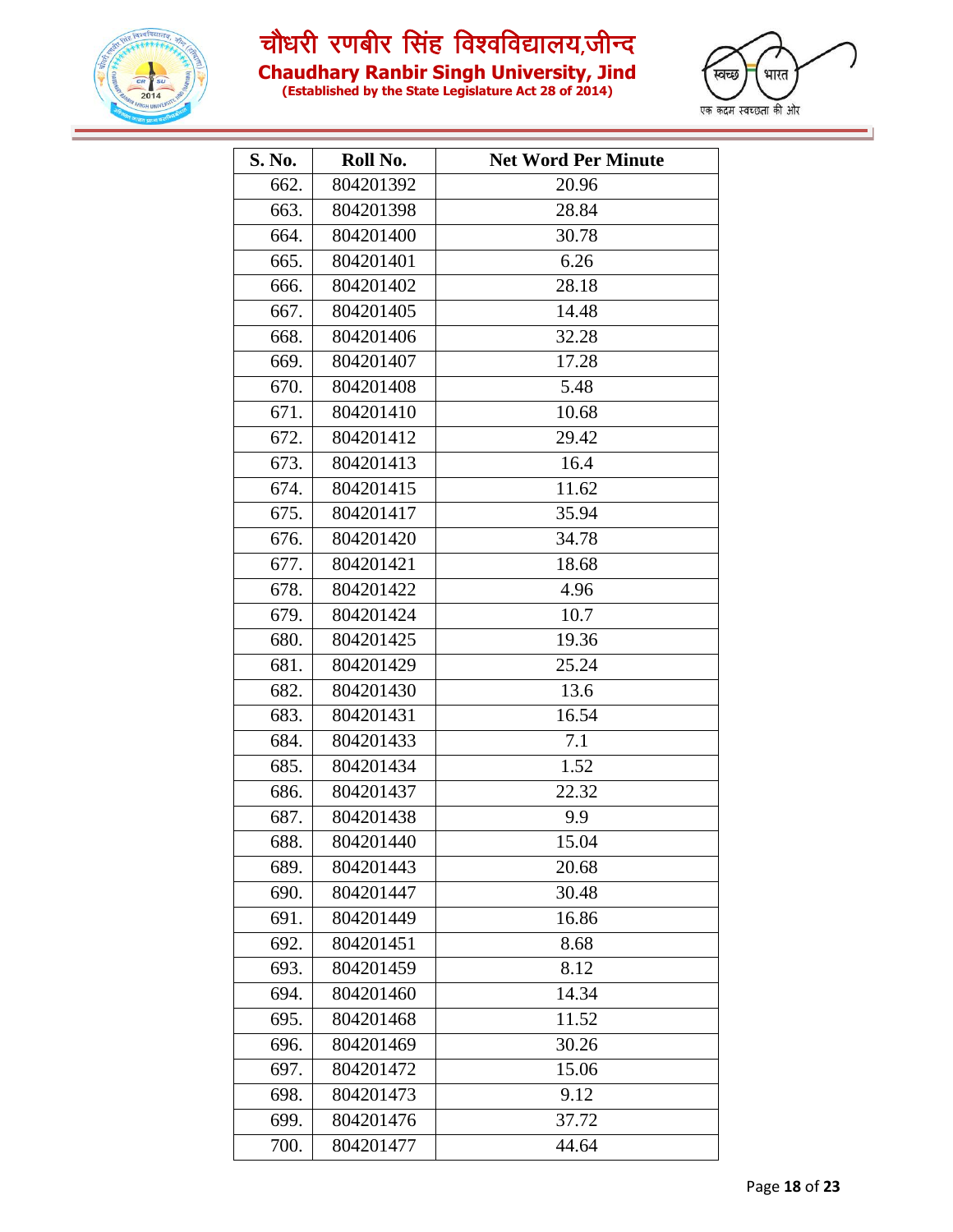



| (Established by the State Legislature Act 28 of 2014) |  |  |
|-------------------------------------------------------|--|--|

| S. No. | Roll No.  | <b>Net Word Per Minute</b> |
|--------|-----------|----------------------------|
| 701.   | 804201478 | 23.82                      |
| 702.   | 804201481 | 4.78                       |
| 703.   | 804201484 | 38.7                       |
| 704.   | 804201487 | 10.14                      |
| 705.   | 804201489 | 8.36                       |
| 706.   | 804201490 | 20.48                      |
| 707.   | 804201494 | 19.24                      |
| 708.   | 804201495 | 15.62                      |
| 709.   | 804201497 | 21.72                      |
| 710.   | 804201498 | 53.2                       |
| 711.   | 804201499 | 11.84                      |
| 712.   | 804201500 | 21.14                      |
| 713.   | 804201501 | 14                         |
| 714.   | 804201503 | 16.14                      |
| 715.   | 804201506 | 32.6                       |
| 716.   | 804201507 | 15.24                      |
| 717.   | 804201508 | 24.74                      |
| 718.   | 804201510 | 10.8                       |
| 719.   | 804201511 | 10.08                      |
| 720.   | 804201513 | 28.06                      |
| 721.   | 804201514 | 9.78                       |
| 722.   | 804201525 | 13.34                      |
| 723.   | 804201526 | 22.94                      |
| 724.   | 804201528 | 14.36                      |
| 725.   | 804201532 | 10.06                      |
| 726.   | 804201534 | 17.06                      |
| 727.   | 804201535 | 14.84                      |
| 728.   | 804201536 | 13.8                       |
| 729.   | 804201537 | 32.72                      |
| 730.   | 804201539 | 22.3                       |
| 731.   | 804201542 | 10.34                      |
| 732.   | 804201543 | 14.02                      |
| 733.   | 804201544 | 26.6                       |
| 734.   | 804201545 | 18.96                      |
| 735.   | 804201546 | 25.68                      |
| 736.   | 804201548 | 8.3                        |
| 737.   | 804201549 | 34.42                      |
| 738.   | 804201551 | 34.72                      |
| 739.   | 804201553 | 12.56                      |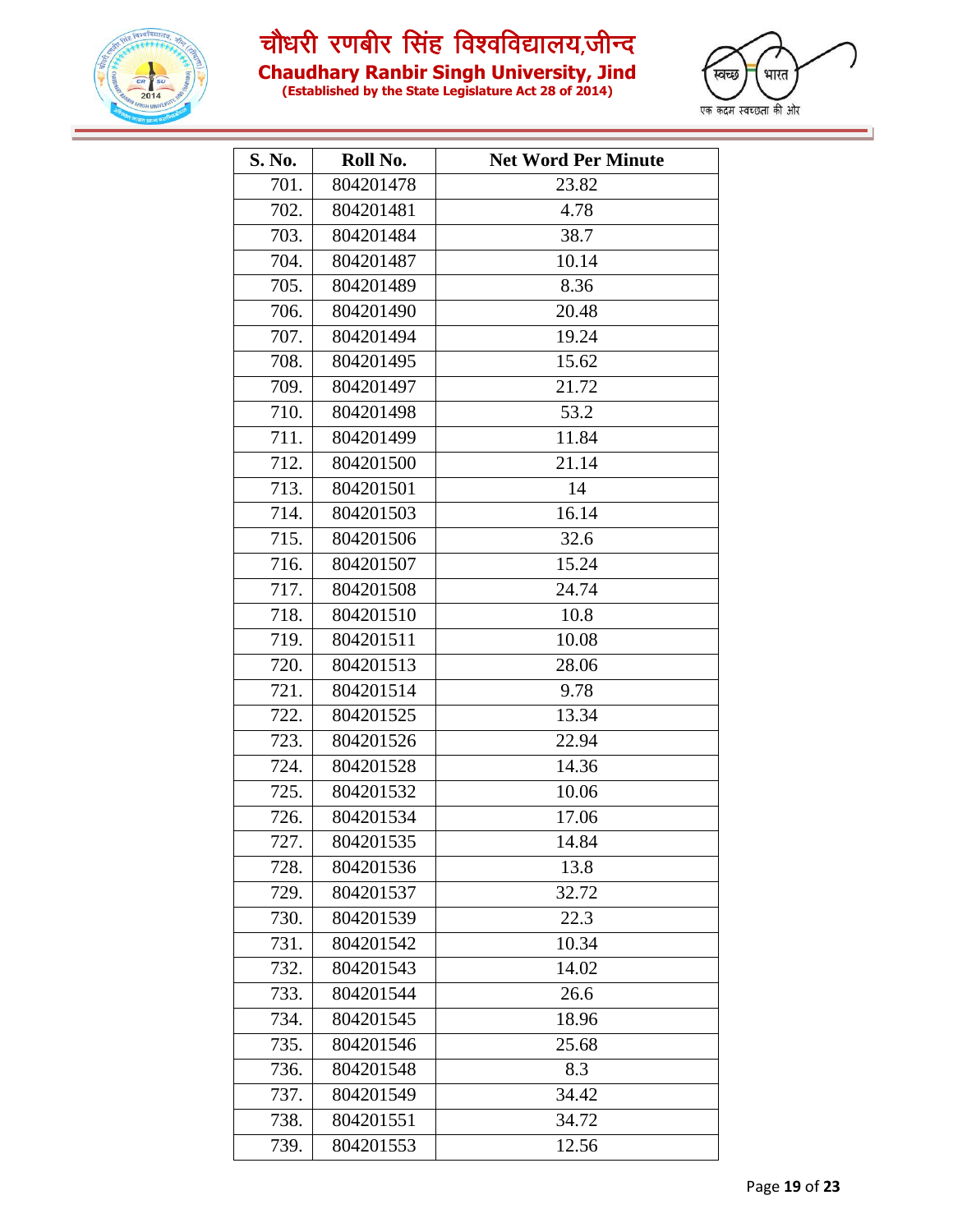

**Chaudhary Ranbir Singh University, Jind**

**(Established by the State Legislature Act 28 of 2014)**



| S. No. | Roll No.  | <b>Net Word Per Minute</b> |
|--------|-----------|----------------------------|
| 740.   | 804201554 | 8.6                        |
| 741.   | 804201556 | 20.66                      |
| 742.   | 804201557 | 34.84                      |
| 743.   | 804201558 | 12.44                      |
| 744.   | 804201560 | 11.58                      |
| 745.   | 804201561 | 31.78                      |
| 746.   | 804201566 | 12.4                       |
| 747.   | 804201567 | 17.5                       |
| 748.   | 804201568 | 12.02                      |
| 749.   | 804201572 | 32.24                      |
| 750.   | 804201574 | 15.48                      |
| 751.   | 804201578 | 15.3                       |
| 752.   | 804201579 | 7.06                       |
| 753.   | 804201581 | 9.32                       |
| 754.   | 804201583 | 10.74                      |
| 755.   | 804201584 | 31.42                      |
| 756.   | 804201586 | 14.18                      |
| 757.   | 804201589 | 10.62                      |
| 758.   | 804201594 | 25.08                      |
| 759.   | 804201598 | 23.98                      |
| 760.   | 804201600 | 26.44                      |
| 761.   | 804201601 | 37.1                       |
| 762.   | 804201602 | 34.24                      |
| 763.   | 804201606 | 10.04                      |
| 764.   | 804201610 | 20.78                      |
| 765.   | 804201612 | 37.34                      |
| 766.   | 804201615 | 22.9                       |
| 767.   | 804201616 | 30.44                      |
| 768.   | 804201619 | 17.26                      |
| 769.   | 804201621 | 15.58                      |
| 770.   | 804201624 | 14.24                      |
| 771.   | 804201625 | 18.46                      |
| 772.   | 804201628 | 20.42                      |
| 773.   | 804201630 | 4.5                        |
| 774.   | 804201631 | 23.46                      |
| 775.   | 804201632 | 19.46                      |
| 776.   | 804201633 | 20.24                      |
| 777.   | 804201634 | 19.36                      |
| 778.   | 804201637 | 5.12                       |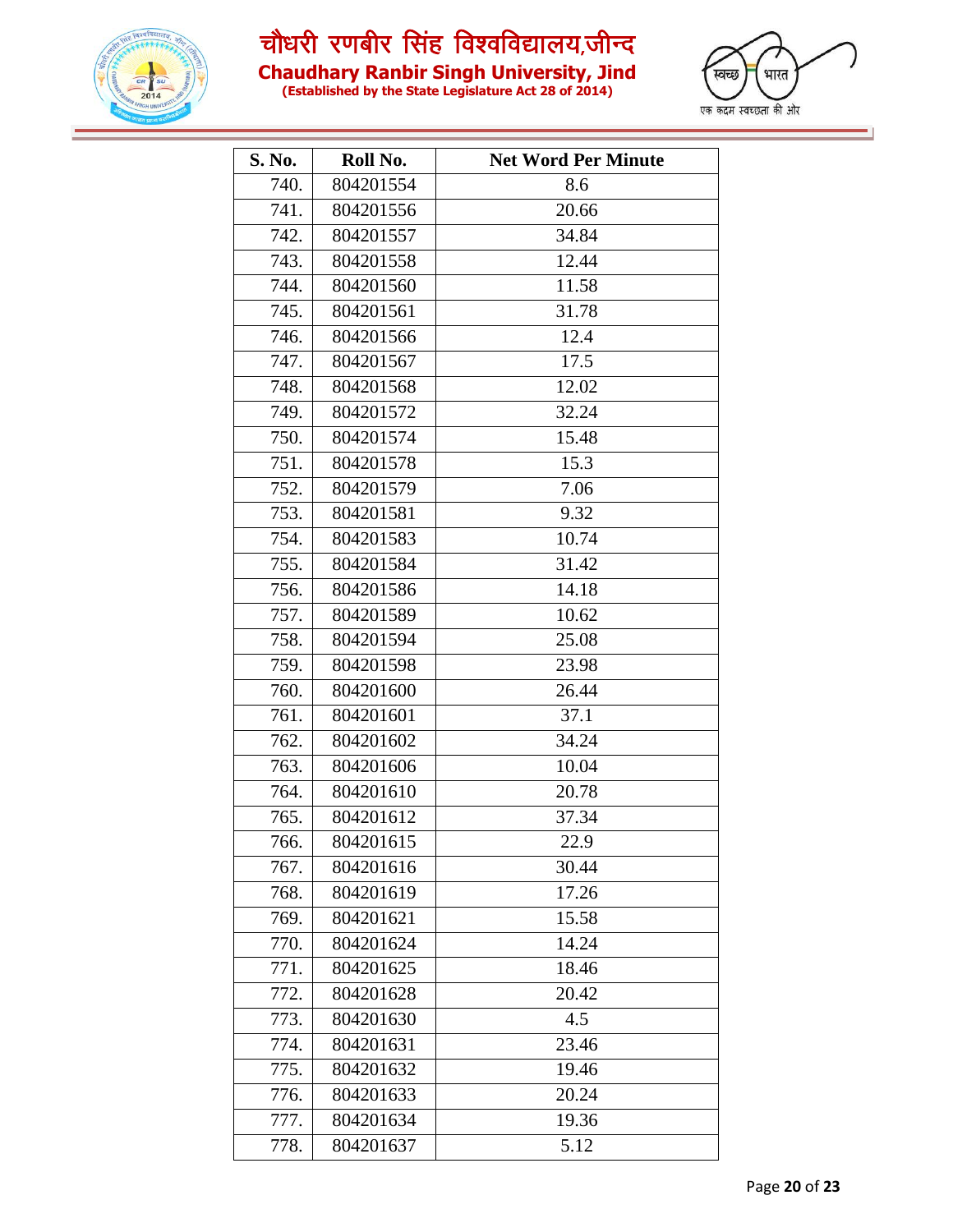



| (Established by the State Legislature Act 28 of 2014) |  |
|-------------------------------------------------------|--|

| S. No. | Roll No.  | <b>Net Word Per Minute</b> |
|--------|-----------|----------------------------|
| 779.   | 804201640 | 28.76                      |
| 780.   | 804201642 | 35.2                       |
| 781.   | 804201644 | 20.9                       |
| 782.   | 804201645 | 20.66                      |
| 783.   | 804201647 | 13.92                      |
| 784.   | 804201653 | 11.36                      |
| 785.   | 804201654 | 27.96                      |
| 786.   | 804201655 | 14.3                       |
| 787.   | 804201657 | 19.3                       |
| 788.   | 804201663 | 39.62                      |
| 789.   | 804201664 | 12.12                      |
| 790.   | 804201665 | 18.48                      |
| 791.   | 804201671 | 14.28                      |
| 792.   | 804201672 | 34.98                      |
| 793.   | 804201677 | 36.94                      |
| 794.   | 804201678 | 6.32                       |
| 795.   | 804201679 | 10.22                      |
| 796.   | 804201681 | 21.86                      |
| 797.   | 804201685 | 14.38                      |
| 798.   | 804201690 | 12.18                      |
| 799.   | 804201691 | 18.58                      |
| 800.   | 804201692 | 6.72                       |
| 801.   | 804201695 | 17.84                      |
| 802.   | 804201696 | 4.22                       |
| 803.   | 804201697 | 19.96                      |
| 804.   | 804201698 | 21.08                      |
| 805.   | 804201701 | 28.42                      |
| 806.   | 804201703 | 26.52                      |
| 807.   | 804201705 | 34.5                       |
| 808.   | 804201706 | 29.14                      |
| 809.   | 804201714 | 21.1                       |
| 810.   | 804201715 | 23.22                      |
| 811.   | 804201717 | 7.42                       |
| 812.   | 804201719 | 41.24                      |
| 813.   | 804201720 | 13.88                      |
| 814.   | 804201722 | 32.78                      |
| 815.   | 804201728 | 31.3                       |
| 816.   | 804201732 | 15.96                      |
| 817.   | 804201733 | 10.5                       |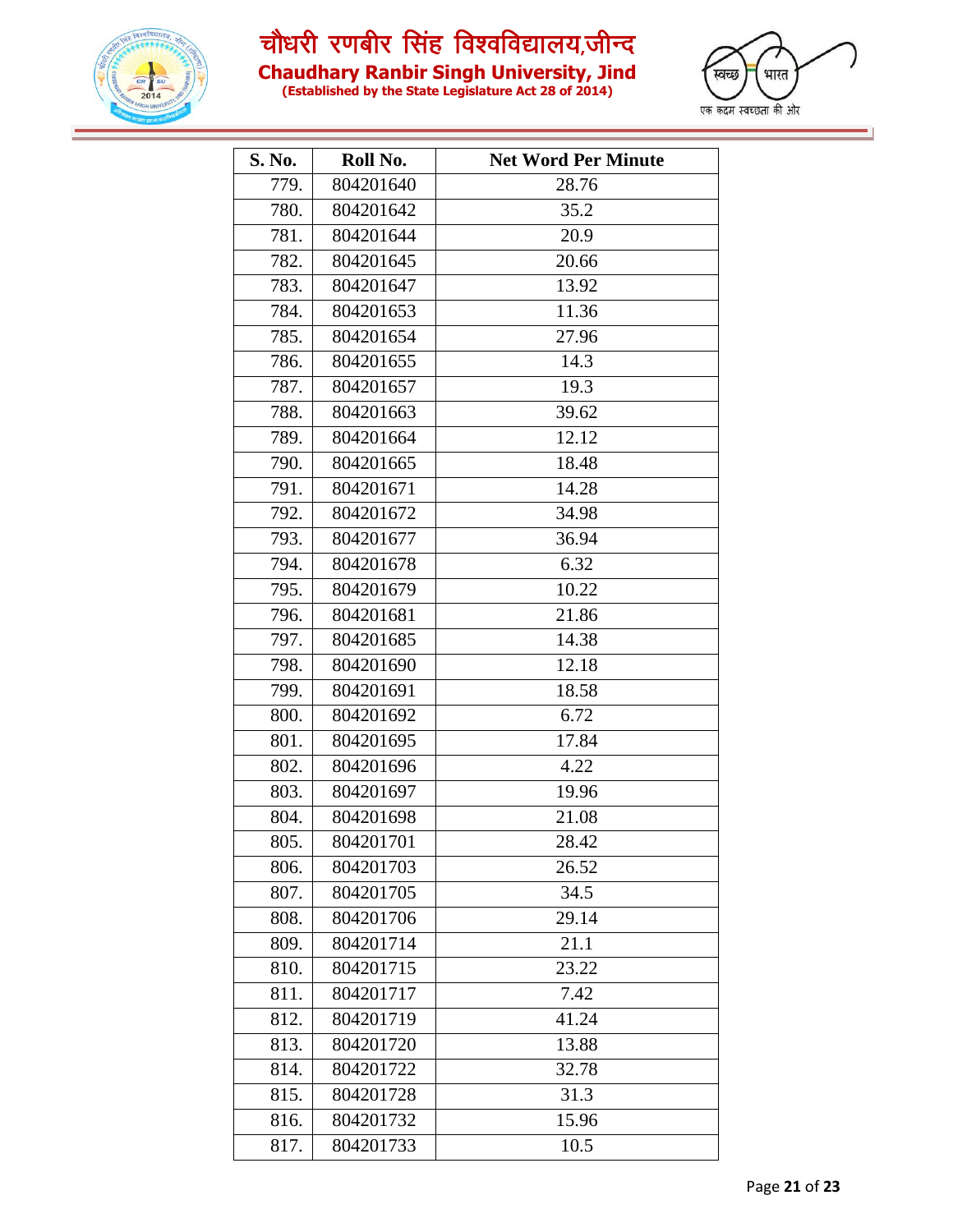



| (Established by the State Legislature Act 28 of 2014) |  |
|-------------------------------------------------------|--|

| S. No. | Roll No.  | <b>Net Word Per Minute</b> |
|--------|-----------|----------------------------|
| 818.   | 804201734 | 26.6                       |
| 819.   | 804201736 | 13.52                      |
| 820.   | 804201737 | 15.14                      |
| 821.   | 804201738 | 6.46                       |
| 822.   | 804201739 | 40.1                       |
| 823.   | 804201740 | 28.38                      |
| 824.   | 804201743 | 25.48                      |
| 825.   | 804201744 | 12.02                      |
| 826.   | 804201749 | 25.42                      |
| 827.   | 804201751 | 18.4                       |
| 828.   | 804201753 | 34.88                      |
| 829.   | 804201757 | 25.78                      |
| 830.   | 804201759 | 30.02                      |
| 831.   | 804201760 | 5.64                       |
| 832.   | 804201763 | 9.04                       |
| 833.   | 804201765 | 30.52                      |
| 834.   | 804201766 | 23.76                      |
| 835.   | 804201767 | 6.12                       |
| 836.   | 804201772 | 31.46                      |
| 837.   | 804201774 | 17.88                      |
| 838.   | 804201778 | 20.08                      |
| 839.   | 804201781 | 11.84                      |
| 840.   | 804201782 | 17.18                      |
| 841.   | 804201783 | 15.72                      |
| 842.   | 804201784 | 24.96                      |
| 843.   | 804201785 | 25.18                      |
| 844.   | 804201786 | 44.32                      |
| 845.   | 804201789 | 13.54                      |
| 846.   | 804201790 | 7.22                       |
| 847.   | 804201792 | 32.98                      |
| 848.   | 804201796 | 10.64                      |
| 849.   | 804201798 | $11.\overline{74}$         |
| 850.   | 804201799 | 6.66                       |
| 851.   | 804201800 | 44.28                      |
| 852.   | 804201803 | 16.02                      |
| 853.   | 804201807 | 37.76                      |
| 854.   | 804201809 | 18.5                       |
| 855.   | 804201815 | 19.94                      |
| 856.   | 804201817 | 26.42                      |